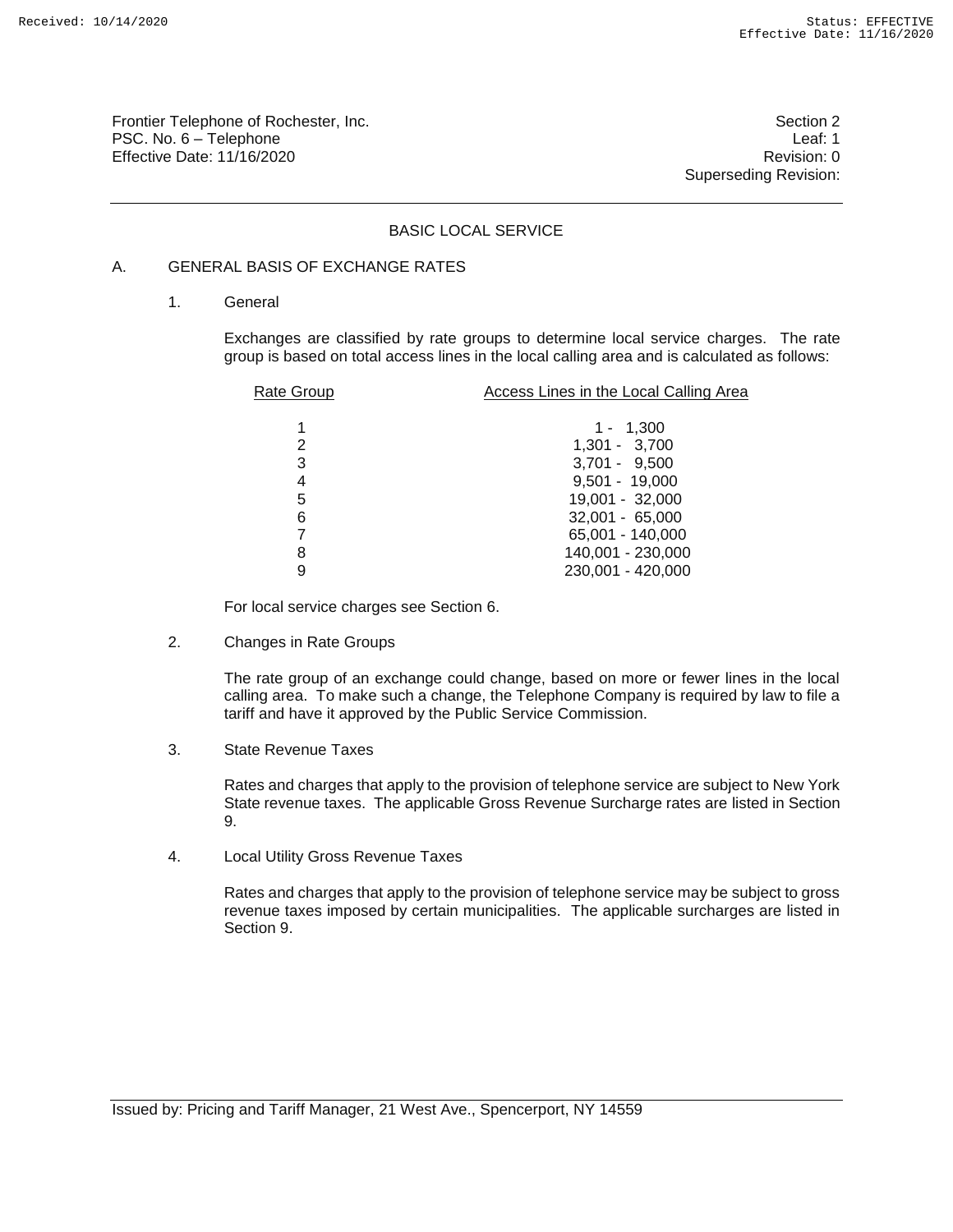Frontier Telephone of Rochester, Inc. Section 2 PSC. No. 6 – Telephone Leaf: 2 Effective Date: 11/16/2020 **Review Account 2018** Revision: 0

Superseding Revision:

## BASIC LOCAL SERVICE

## B. EXCHANGES BY GROUPS

Group 1

- Group 2 Cohocton, Nunda
- Group 3 Atlanta, Castile-Gainesville-Silver Springs, Dansville, Leicester, Perry, Springwater, Warsaw, Wayland
- Group 4 LeRoy, Mt. Morris, Naples, Pavilion
- Group 5 Wyoming
- Group 9 \* Avon, Bergen, Brockport, Caledonia, Canandaigua, Churchville, East Rochester-Pittsford, Fairport, Geneseo, Hamlin, Hemlock, Henrietta, Honeoye Falls-Lima, Livonia, Rochester, Rush, Scottsville, Victor, Webster, West Webster

# C. INDIVIDUAL SERVICE

1. Definition

Individual line service is exchange service providing an access line for one customer only. Two or more individual lines of the same subscriber may be grouped for incoming service, if the lines are of the same class of service, are served from the same central office and terminate in stations on the same premises.

2. General

Individual line residence message rate service without a message unit allowance (1MR-0) is furnished subject to the following conditions:

a. Foreign exchange service is not furnished in connection with 1MR-0 service.

|   | 3. | Rates |                                      | Monthly Rate<br>Residence |
|---|----|-------|--------------------------------------|---------------------------|
|   |    | a.    | Flat-Rate Individual Lines, each     |                           |
|   |    |       | <b>Rate Group</b>                    |                           |
|   |    |       | Group 1                              | ۰                         |
|   |    |       | Group 2                              | \$20.33                   |
|   |    |       | Group 3                              | \$20.81                   |
|   |    |       | Group 4                              | \$21.29                   |
|   |    |       | Group 5                              | \$22.01                   |
|   |    |       | Group 6                              | \$22.90                   |
|   |    |       | Group 7                              | \$23.00                   |
|   |    |       | Group 8                              | \$23.00                   |
|   |    |       | Group 9                              | \$23.00                   |
| * |    |       | Rochester Metropolitan Service Area. |                           |

Issued by: Pricing and Tariff Manager, 21 West Ave., Spencerport, NY 14559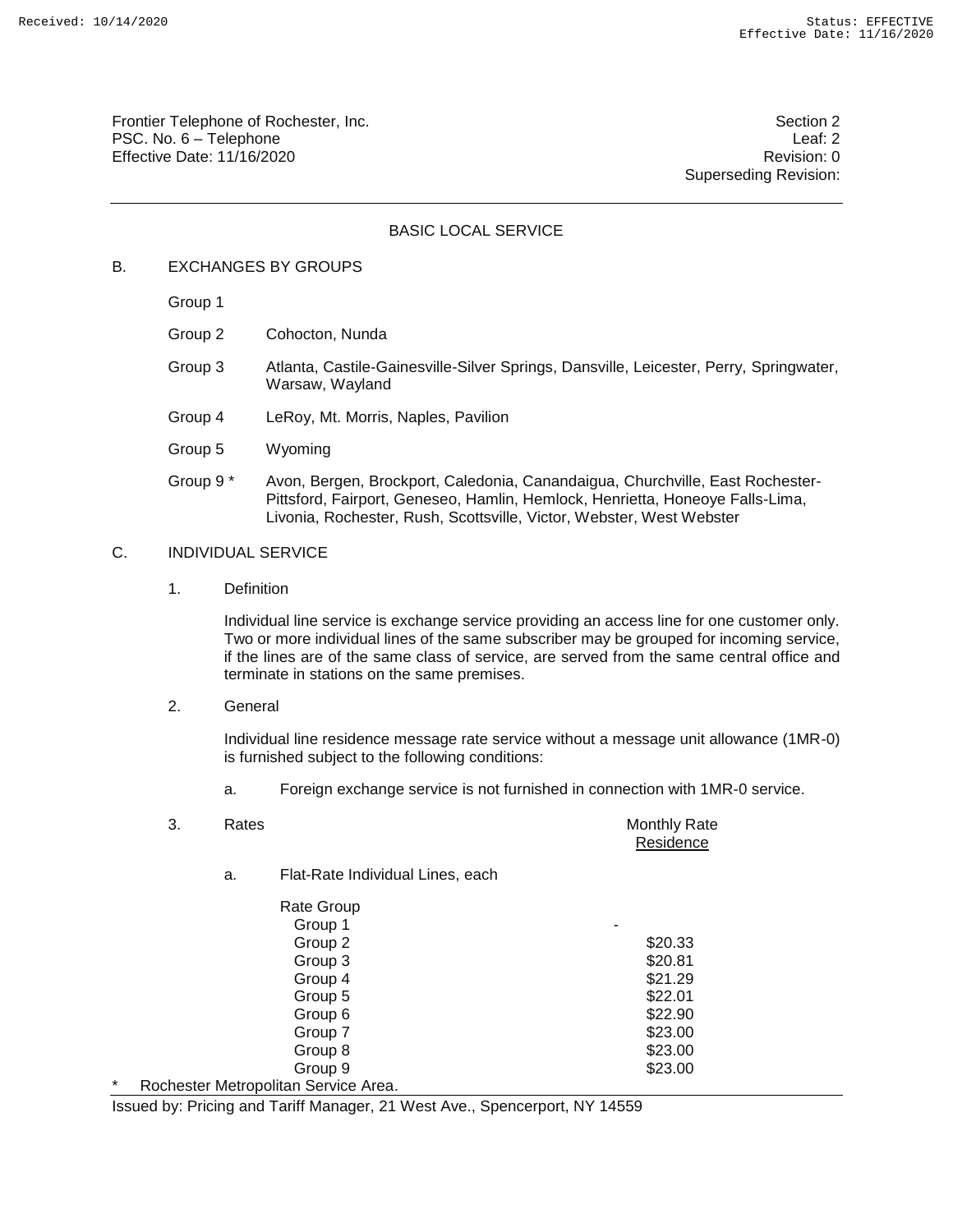Frontier Telephone of Rochester, Inc. Section 2 PSC. No. 6 – Telephone Leaf: 3 Effective Date: 11/16/2020 **Review Account 2018** Revision: 0

Superseding Revision:

# BASIC LOCAL SERVICE

# D. FLAT-RATE LATA-WIDE RESIDENCE SERVICE

1. Definition

Flat-Rate LATA-wide Residence Service allows residence customers to place an unlimited number of calls within the Rochester LATA.

- 2. Regulations
	- a. There is no charge to customers who switch to Flat-Rate LATA-wide Residence Service or from Flat-Rate LATA-wide Residence Service.
	- b. Demonstration Period
		- 1) General

The Demonstration Period gives the Telephone Company the option of waiving recurring charges, nonrecurring charges, or both, in order to promote the sale of Flat-Rate LATA-wide Residence Service.

- 2) Regulations
	- a) The Telephone Company reserves the right to waive any or all of the recurring charges, nonrecurring charges, or both, associated with Flat-Rate LATA-wide Residence Service at any time upon 1 days' notice to the Commission.
	- b) Individual promotional periods will not exceed 120 days.
	- c) Appropriate notification of waived charges will be made to eligible customers.
- 3) Customers of Flat-Rate LATA-wide Residence Service may not subscribe to optional calling plans.
- c. Rates and Charges

Monthly Rate

Flat-Rate LATA-wide Residence Service \*\*\* \$24.45

- This service includes an extended LATAwide local service area factor.
- \*\* Issued in compliance with Case No. 07-C-0349, released December 18, 2009.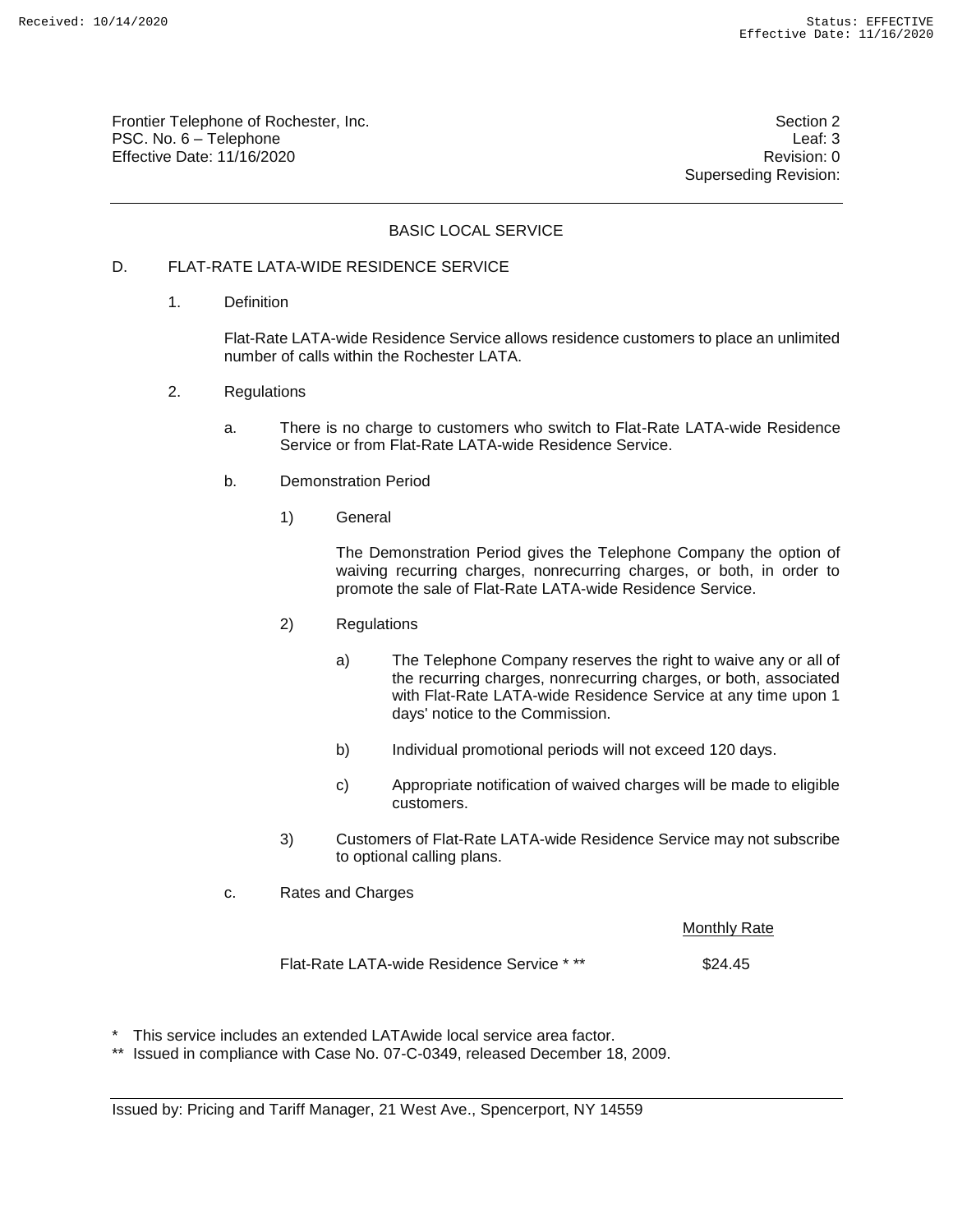Frontier Telephone of Rochester, Inc. Section 2 PSC. No. 6 – Telephone Leaf: 4 Effective Date: 11/16/2020 **Review Accounts** Effective Date: 0

Superseding Revision:

## BASIC LOCAL SERVICE

# E. LOCAL MEASURED SERVICE (LMS)

- 1. General
	- a. Business and residence telephone services are offered within the specific exchanges at the monthly local service rates shown subject to the provisions specified on the related local exchange leaves.
	- b. The local service charge for residential message rate service includes an allowance of 0, 50 or 80 local messages as specified. Messages in addition to the allowance are charged a rate for each message. Basic Lifeline Telephone Service is described in Section 8.

Rate

Messages in addition to the allowance, each message \$.083

- c. This is a timed service for local calling provided as the standard service for business customers who are served by Central Offices with LMS measuring capability.
- d. LMS consists of four separate rate components, a first, second, third minute charge and a charge for each additional minute. The additional minute charge is assessed for every minute (or fraction thereof) in excess of the initial three minutes.
- 2. Rates and Charges

Monthly Rate **Business** 

a. Measured Rate Individual Line, each

Rate Group

| Group 1 |         |
|---------|---------|
| Group 2 | \$18.63 |
| Group 3 | \$18.63 |
| Group 4 | \$18.63 |
| Group 5 | \$18.63 |
| Group 6 | \$18.63 |
| Group 7 | \$18.63 |
| Group 8 | \$18.63 |
| Group 9 | \$18.63 |
|         |         |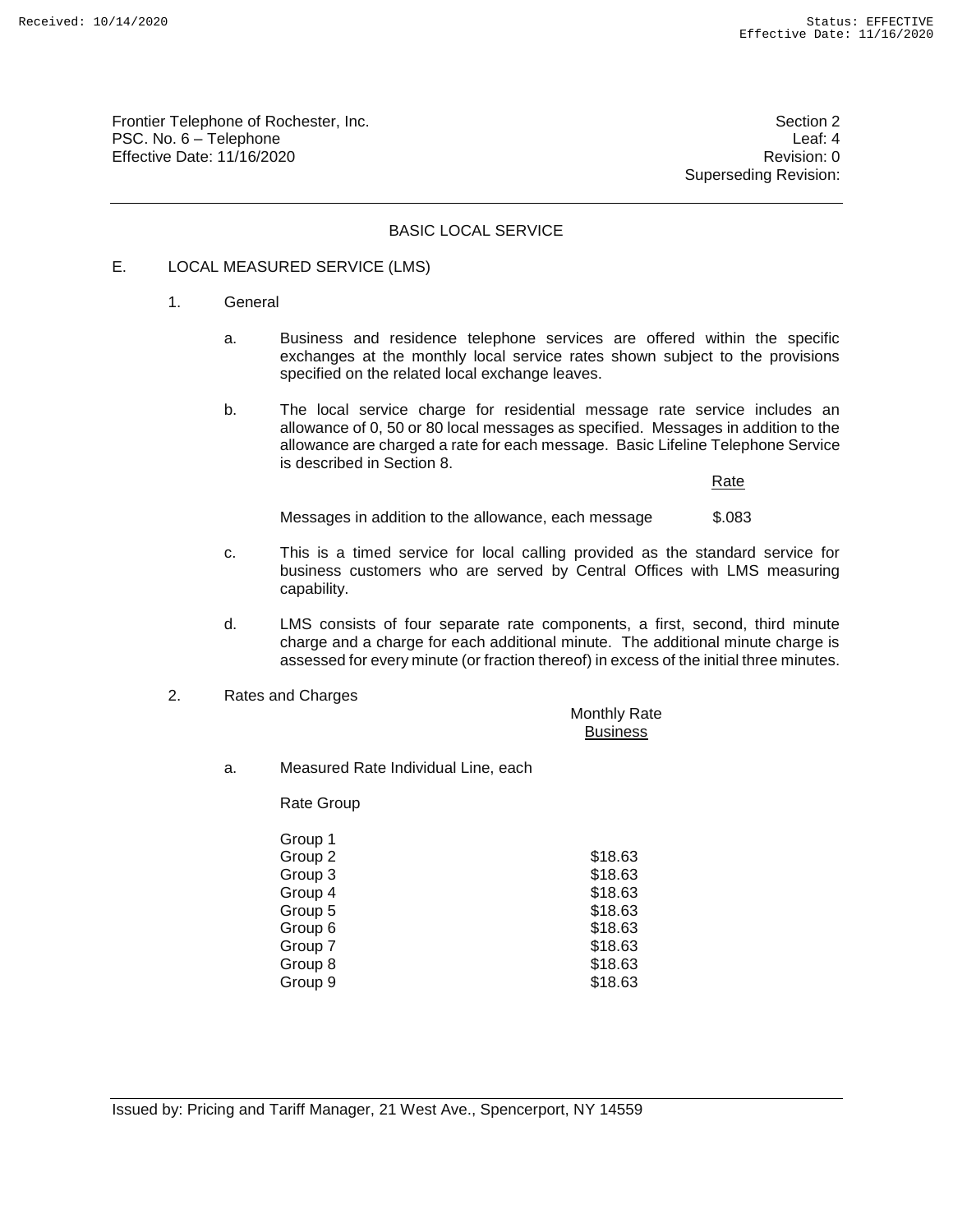Frontier Telephone of Rochester, Inc. Section 2 PSC. No. 6 – Telephone Leaf: 5<br>Effective Date: 11/16/2020 Effective Date:  $11/16/2020$ 

Superseding Revision:

|    |    |    |    | <b>BASIC LOCAL SERVICE</b>                                                                                                          |                                                                                                 |
|----|----|----|----|-------------------------------------------------------------------------------------------------------------------------------------|-------------------------------------------------------------------------------------------------|
| Е. |    |    |    | LOCAL MEASURED SERVICE (LMS) (Cont'd)                                                                                               |                                                                                                 |
|    | 2. |    |    | Rates and Charges (Cont'd)                                                                                                          |                                                                                                 |
|    |    | b. |    | Message Rate Lines                                                                                                                  | Monthly Rate                                                                                    |
|    |    |    | 1) | Individual-80, each *                                                                                                               | Residence                                                                                       |
|    |    |    |    | Rate Group<br>Group 1<br>Group 2<br>Group 3<br>Group 4<br>Group 5<br>Group 6                                                        |                                                                                                 |
|    |    |    |    | Group 7<br>Group 8                                                                                                                  |                                                                                                 |
|    |    |    |    | Group 9                                                                                                                             | \$23.00                                                                                         |
|    |    |    | 2) | Individual-50, each *                                                                                                               |                                                                                                 |
|    |    |    |    | Rate Group<br>Group 1<br>Group 2<br>Group 3<br>Group 4<br>Group 5<br>Group 6<br>Group 7<br>Group 8<br>Group 9                       | \$21.92                                                                                         |
|    |    |    | 3) | Individual-0, each<br>Rate Group<br>Group 1<br>Group 2<br>Group 3<br>Group 4<br>Group 5<br>Group 6<br>Group 7<br>Group 8<br>Group 9 | \$18.63<br>\$18.63<br>\$18.63<br>\$18.63<br>\$18.63<br>\$18.63<br>\$18.63<br>\$18.63<br>\$18.63 |

\* Effective January 1, 1995 Message Rate 50 and 80 will not be available to new customers. Existing Message Rate 50 and 80 customers at January 1, 1995 may continue to receive those services.

Issued by: Pricing and Tariff Manager, 21 West Ave., Spencerport, NY 14559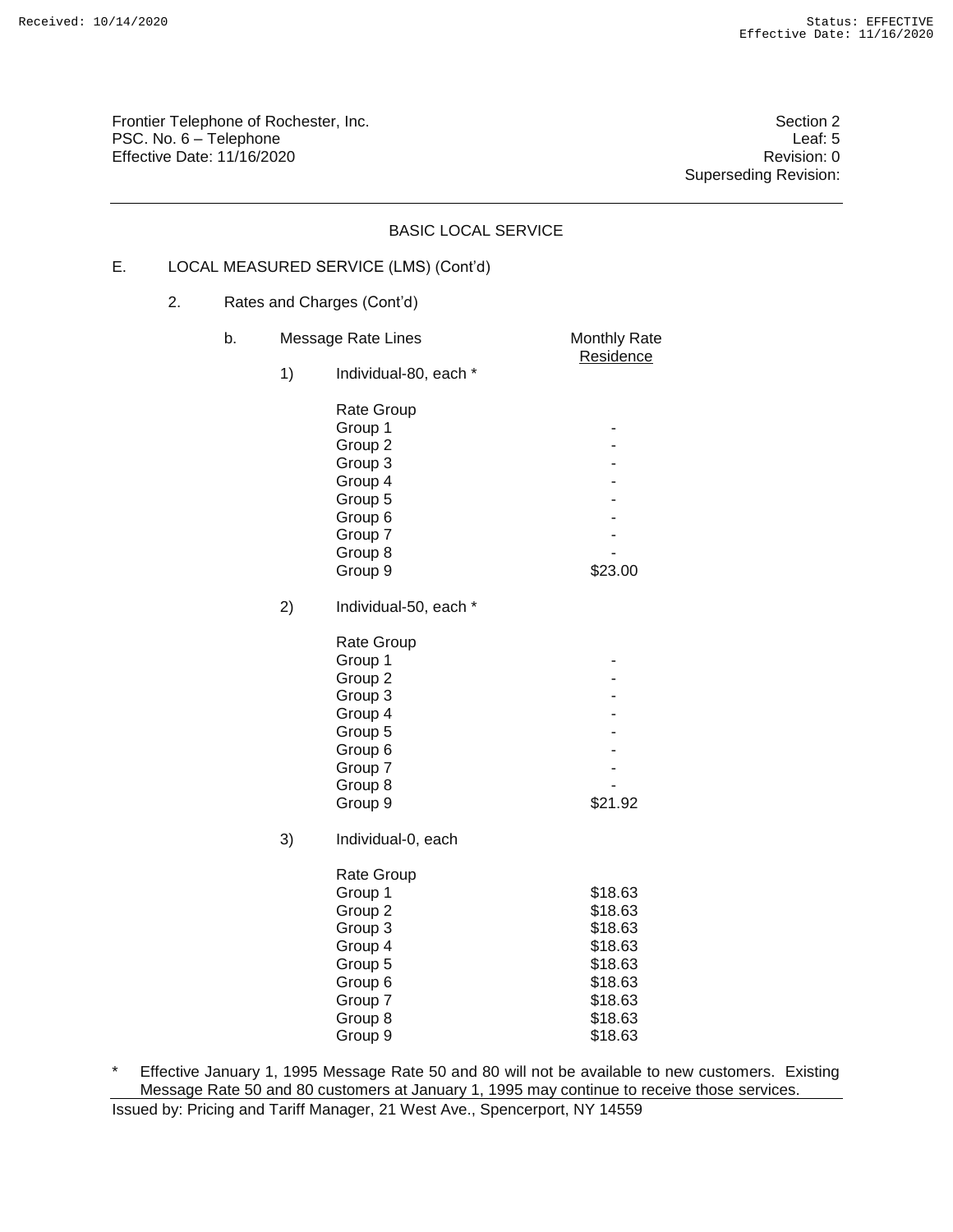Frontier Telephone of Rochester, Inc. Section 2 PSC. No. 6 – Telephone Leaf: 6 Effective Date: 11/16/2020 **Review Accounts** Effective Date: 0

Superseding Revision:

# BASIC LOCAL SERVICE

# E. LOCAL MEASURED SERVICE (LMS) (Cont'd)

2. Rates and Charges (Cont'd)

| Rate Period                                  | Initial Per |        | <b>Additional Minute</b> |  |
|----------------------------------------------|-------------|--------|--------------------------|--|
|                                              | Minute      | Charge |                          |  |
| Day/Peak (Monday-Friday,<br>except Holidays) |             |        |                          |  |
|                                              | 1 Minute    | \$.038 | \$.022                   |  |
|                                              | 2 Minute    | \$.032 |                          |  |
|                                              | 3 Minute    | \$.040 |                          |  |
| Night and Holidays *                         | 1 Minute    | \$.038 | \$.014                   |  |
| (Off-peak)                                   | 2 Minute    | \$.030 |                          |  |
|                                              | 3 Minute    | \$.032 |                          |  |

- Night and Holiday rates apply:
	- 1) Monday through Friday 5:00 PM 8:00 AM.
	- 2) Weekends from Friday 5:00 PM through Monday 8:00 AM.
	- 3) Holidays Christmas Day (December 25), New Year's Day (January 1), Independence Day (July 4), Labor Day (the first Monday in September), and Thanksgiving (the fourth Thursday in November). In case Christmas, New Year's Day, and Independence Day legal holidays fall on other than December 25, January 1, and July 4, respectively, night rates apply as provided above on such legal holidays.
- 3. Call detail on the customer's bill will normally consist of a summary including:
	- a. Number of first, second, and third minute periods in peak and off-peak time periods.
	- b. Number of additional minutes charged in peak and off-peak time periods.
	- c. Summary of charges for each category listed above.

Greater detail is available through presubscription. The customer must subscribe through The Telephone Company's Business Office at least one month before the detail will be provided.

Charges for this bill detail service are a per month subscription charge.

#### **Monthly Rate**

\$2.44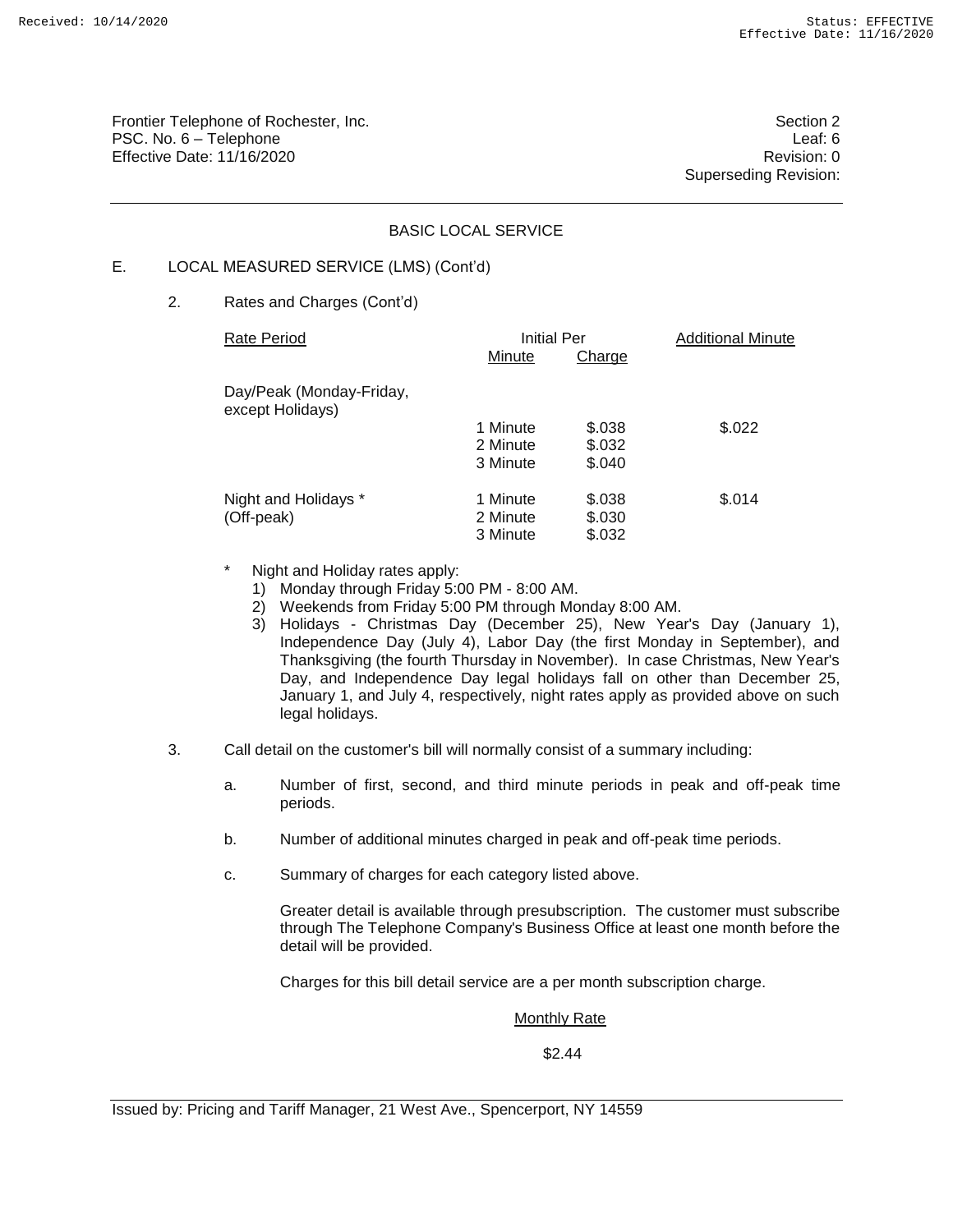Frontier Telephone of Rochester, Inc. Section 2 PSC. No. 6 – Telephone Leaf: 7 Effective Date: 11/16/2020 **Review Accounts** Effective Date: 0

Superseding Revision:

# BASIC LOCAL SERVICE

# E. LOCAL MEASURED SERVICE (LMS) (Cont'd)

- 3. Call detail on the customer's bill will normally consist of a summary including: (Cont'd)
	- c. Summary of charges for each category listed in 2. preceding. (Cont'd)

Detail provided through this option includes: date of call, number called, time call was placed, and length of call in minutes. This detail cannot be provided without presubscription.

d. Where LMS is not available for business customers, service will be provided on a message rate basis for each message.

|                                  | Rate   |
|----------------------------------|--------|
| Message rate basis, each message | \$.083 |

- 4. Local Measured Service (LMS) Plan II
	- a. General

This is an optional timed service for local calling provided as an option to business customers. There is a one-month minimum requirement to sign up for this plan.

This option LMS plan consist of two separate rating periods.

The Demonstration Period gives the Telephone Company the option of waiving recurring, nonrecurring, or both, in order to promote the sale of LMS Plan II.

b. Regulations

The Telephone Company reserves the right to waive any or all of the recurring charges, nonrecurring charges or both, associated with the LMS Plan II at any time upon 1 days' notice to the Commission.

Individual promotional periods will not exceed 120 days.

Appropriate notification of waived charges will be made to eligible customers.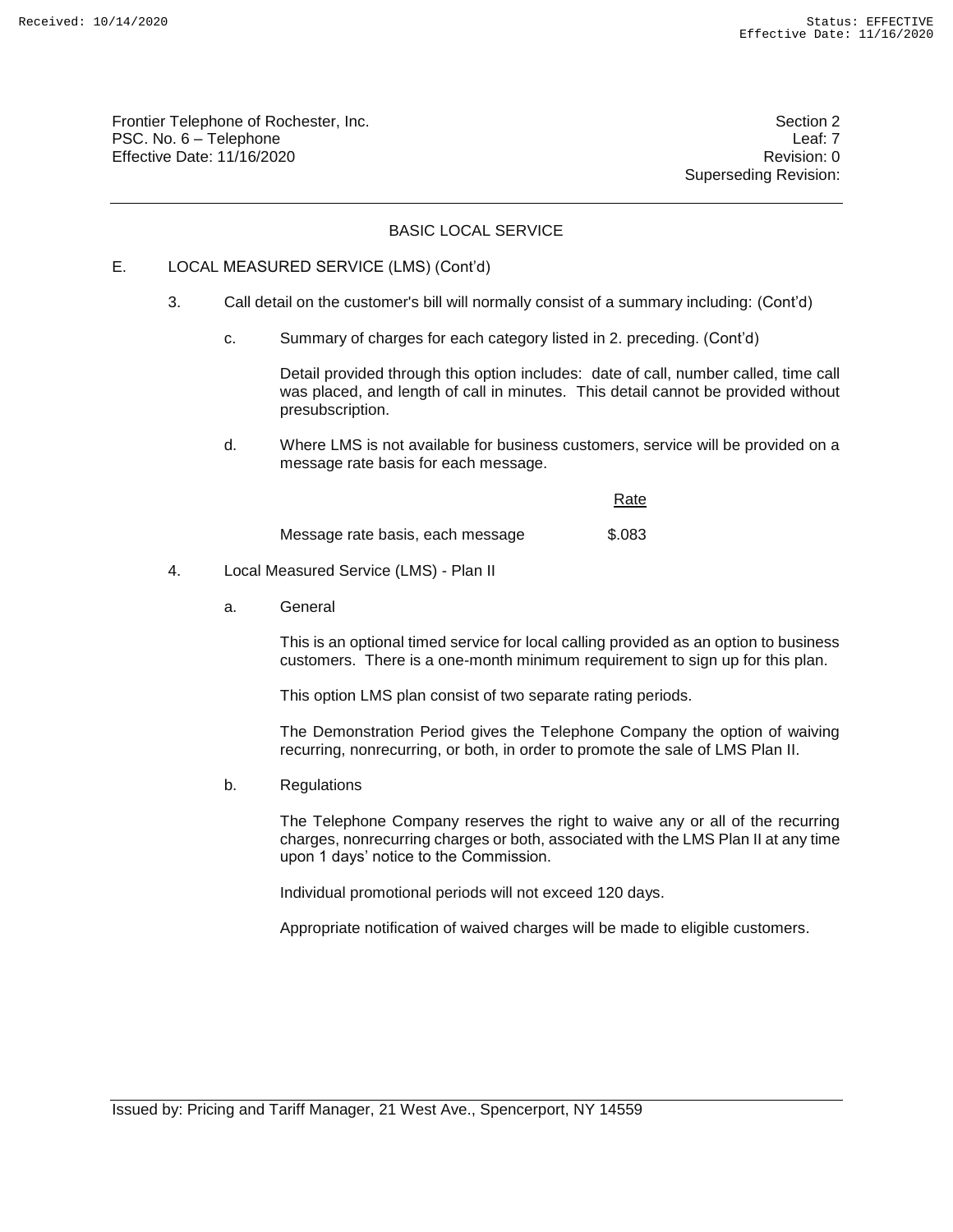Frontier Telephone of Rochester, Inc. Section 2 PSC. No. 6 – Telephone Leaf: 8 Effective Date: 11/16/2020 **Review Account 2018** Revision: 0

Superseding Revision:

# BASIC LOCAL SERVICE

# E. LOCAL MEASURED SERVICE (LMS) (Cont'd)

- 4. Local Measured Service (LMS) Plan II (Cont'd)
	- c. Rates and Charges

Rate Period Day/Peak (Monday-Friday, except Holidays) \$.07/minute<br>Night and Holiday \* \$.07/minute Night and Holiday<sup>\*</sup> (Off-Peak)

- Night and Holiday rates apply:
	- 1) Nights Monday-Friday 5:00 p.m. 8:00 a.m.
	- 2) Weekends from Friday 5:00 p.m. through Monday 8:00 a.m.
	- 3) Holidays-Christmas Day (December 25), New Year's Day (January 1), Independence Day (July 4), Labor Day (1st Monday in September), and Thanksgiving Day (4th Thursday in November). In case Christmas, New Years and Independence Day legal holidays fall on other than December 25, January 1 and July 4 respectively, night rates apply as provided above on such legal holidays.

Service Charges, see Section 6. A single connection charge is applicable per customer order for LMS Plan II.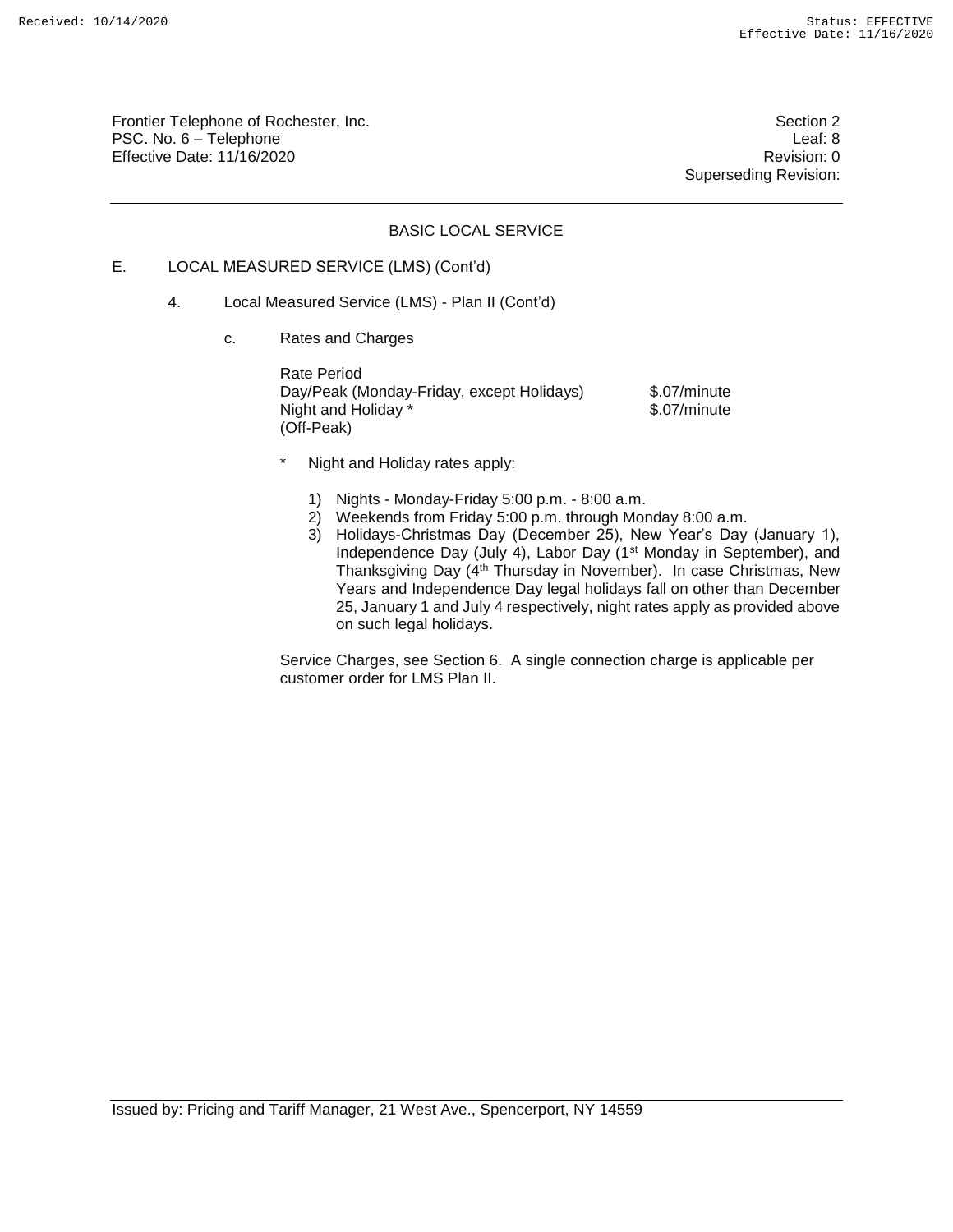Frontier Telephone of Rochester, Inc. Section 2 PSC. No. 6 – Telephone Leaf: 9 Effective Date: 11/16/2020 **Review Accounts** Effective Date: 0

Superseding Revision:

# BASIC LOCAL SERVICE

# F. AUXILIARY LINES

1. Definition

An auxiliary line is a central office line, which may be furnished to supplement individual line or private branch exchange service for residence and business customers. It has the same calling area as the related service.

- 2. Regulations
	- a. The auxiliary line termination must be located on the premises at which a termination of the main service is located.
	- b. An auxiliary line may be in the same incoming service group with the individual line.
	- c. All calls made over an auxiliary line are charged for as if made over the individual line or private branch exchange trunks.
- 3. Demonstration Period
	- a. General

The Demonstration Period gives the Telephone Company the option of waiving recurring charges, nonrecurring charges, or both, in order to promote the sale of Auxiliary Lines.

- b. Regulations
	- 1) The Telephone Company reserves the right to waive any or all of the recurring charges, nonrecurring charges, or both, associated with Auxiliary Lines at any time upon 1 days' notice to the Commission.
	- 2) Individual promotional periods will not exceed 120 days.
	- 3) Within a promotional period, individual line subscribers may be offered the use of Auxiliary Lines through a free trial program of up to 60 days. The purpose of this offering is to acquaint subscribers with the benefits of this service. If, at the conclusion of the free trial program, the subscriber elects to retain the service, rates specified in this Section will apply from the date the service was permanently established. Installation or service charges for this initial installation may not apply. A customer can take advantage of this offer only once within the same serving central office.
	- 4) Appropriate notification of waived charges will be made to eligible customers.

Issued by: Pricing and Tariff Manager, 21 West Ave., Spencerport, NY 14559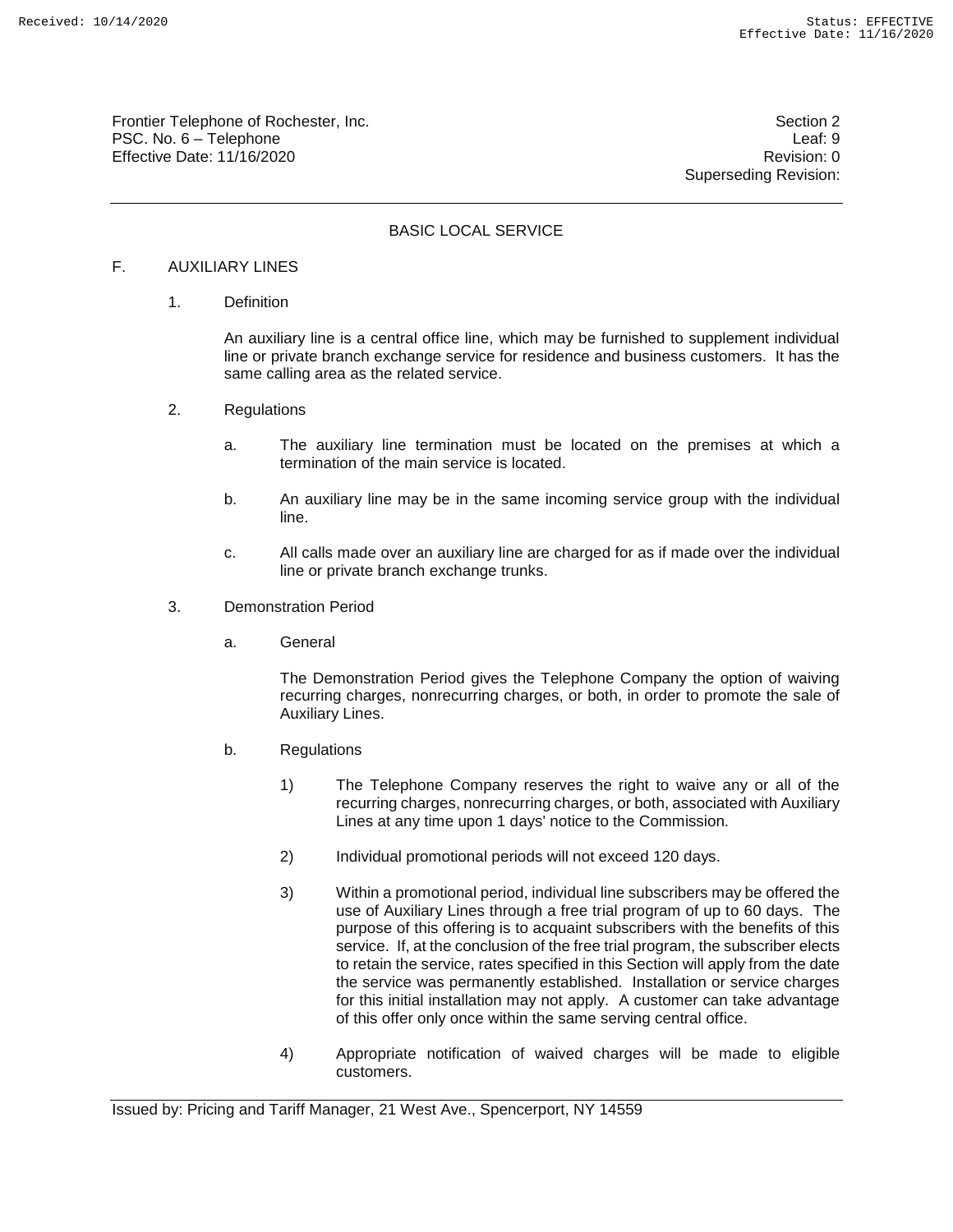Frontier Telephone of Rochester, Inc. Section 2 PSC. No. 6 – Telephone Leaf: 10<br>Effective Date: 11/16/2020 Effective Date:  $11/16/2020$ 

Superseding Revision:

# BASIC LOCAL SERVICE

# F. AUXILIARY LINES (Cont'd)

4. Rates and Charges

|                                          | <b>Monthly Rate</b> | Service Charge |
|------------------------------------------|---------------------|----------------|
| Measured Rate Services, Business, each   | See Section 2       | See Section 6  |
| Flat Rate Service, Residence             | See Section 2       | See Section 6  |
| Message Rate Service, Residence          | See Section 2       | See Section 6  |
| Flat Rate LATA-Wide Service, Residence * | See Section 2       | See Section 6  |
|                                          |                     |                |

\* Plus Relevant Incremental Cost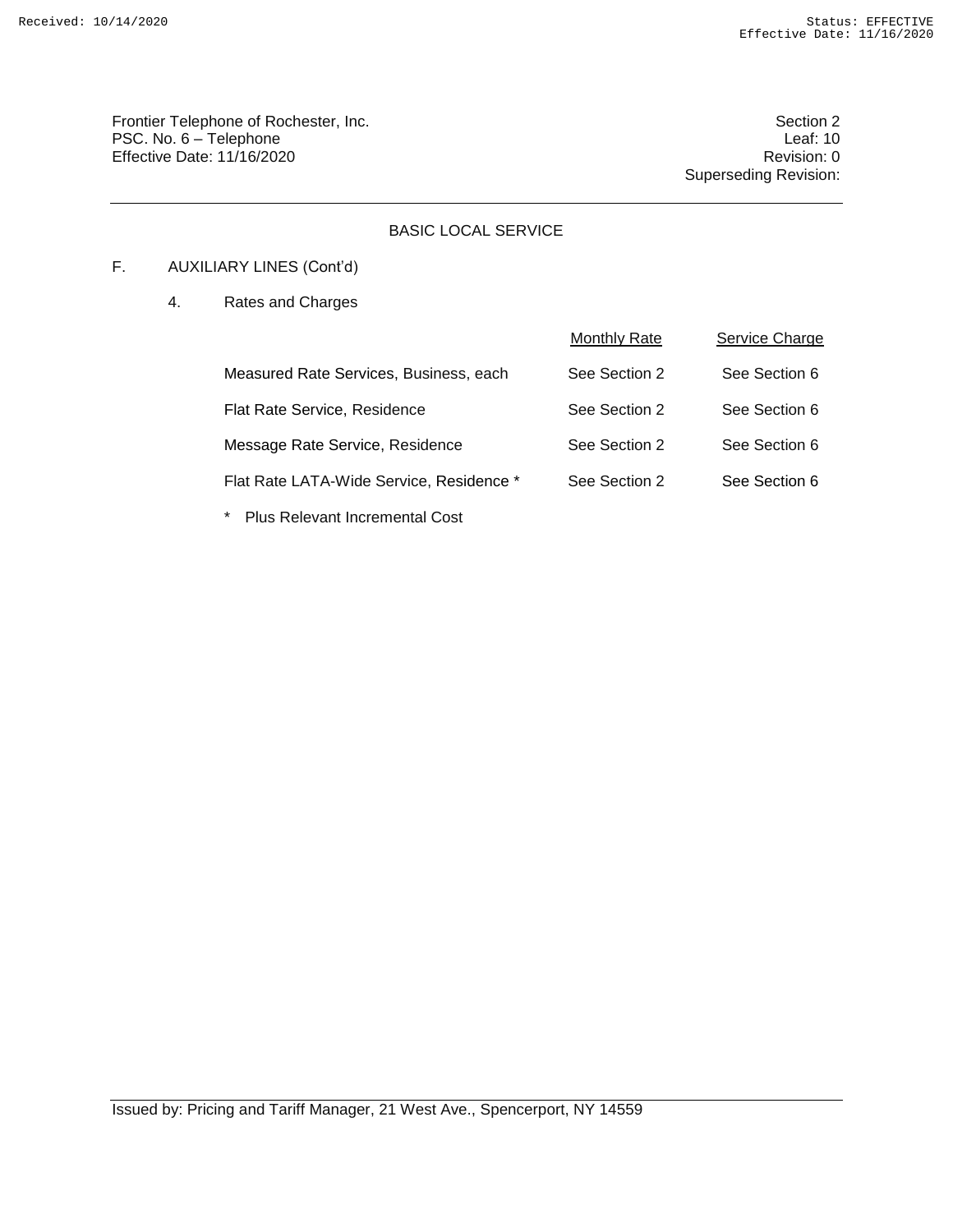Frontier Telephone of Rochester, Inc. Section 2 PSC. No. 6 – Telephone Leaf: 11 Effective Date: 11/16/2020 **Review Accounts** Effective Date: 0

Superseding Revision:

# BASIC LOCAL SERVICE

# G. STATIONS

- 1. Definition
	- a. A station is the telephone itself (or other equipment) connected to an access line for the same customer and the same telephone number.
	- b. An inside wire or wired outlet is the wiring and the point where the wiring ends in a jack, connecting block or other place where equipment can be connected.
- 2. Regulations
	- a. Individual and Auxiliary Lines Business

A station may be located on any premises of the subscriber or premises of the subscriber's employees, provided the use is restricted to the subscriber, the subscriber's employees and joint users. A station may be located on the premises of another subscriber, subject to the following conditions:

- 1) Some form of exchange service, other than public telephone is furnished continuously under a separate contract in the same building and on the same premises as the station.
- 2) The station is furnished with the understanding that the use is restricted to intercommunication service or for the completion of incoming calls.
- b. Individual and Auxiliary Lines Residence

A station may be located in any part of the home or apartment as the main service. A station can also be located outside the residence subject to the following conditions:

- 1) The station is used only for incoming calls and internal communications.
- 2) Some form of local service, other than public telephone, is provided.
- 3) If a residence station is provided at a business location, the residence service must be of the same type as the business service.
- c. Semi-Public Service

Stations without coin collecting equipment and without dials are provided only for the completion of incoming calls.

d. Number of Bells - The number of bells which may be connected to a line is limited as follows:

Individual line 4 bells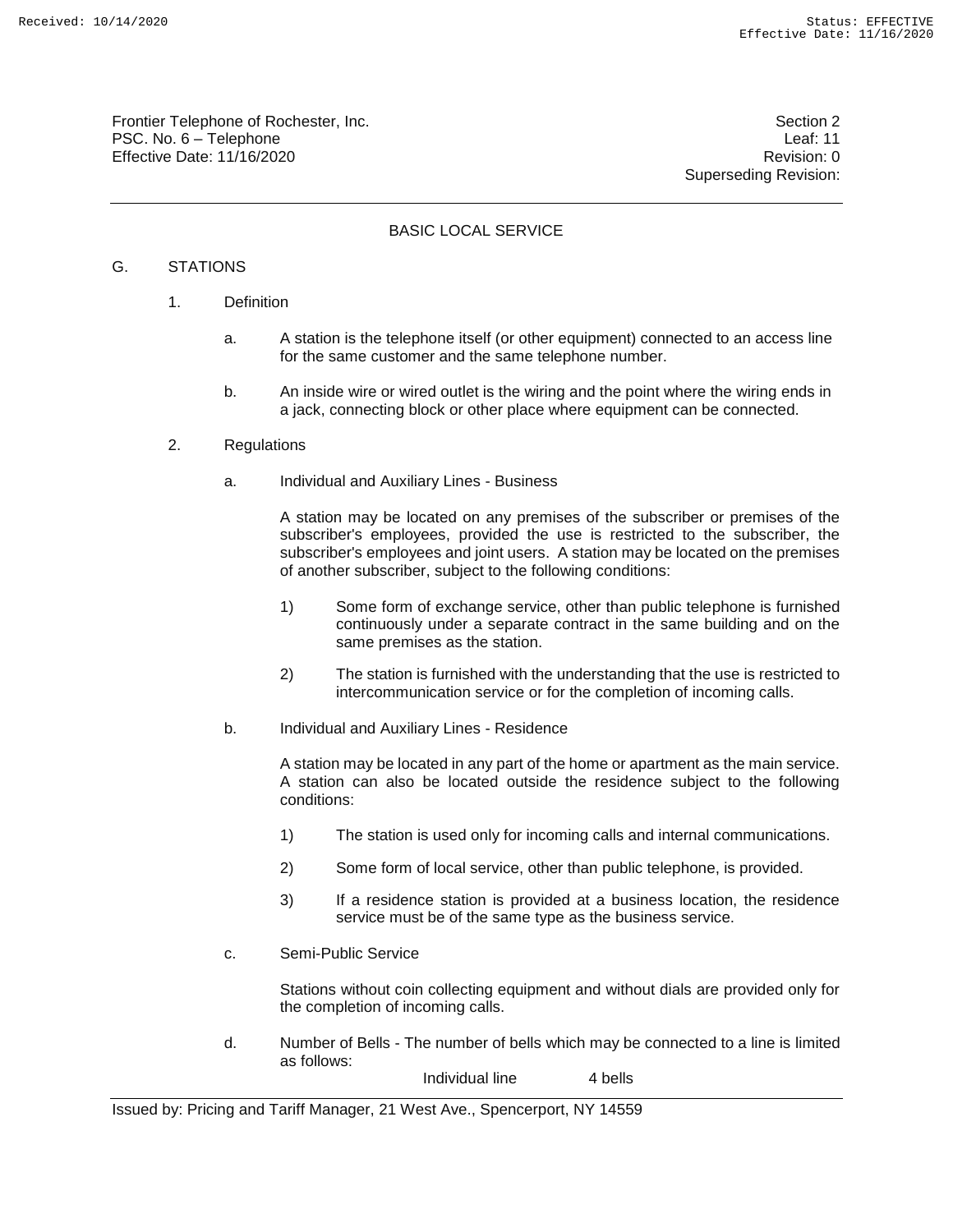Frontier Telephone of Rochester, Inc. Section 2 PSC. No. 6 – Telephone Leaf: 12 Effective Date: 11/16/2020 **Review Accounts** Effective Date: 0

Superseding Revision:

# BASIC LOCAL SERVICE

# H. EXCHANGES WITHIN THE BASE RATE AREA COMPRISING: LOCAL CALLING AREA

## ATLANTA EXCHANGE

1. WITHIN THE BASE RATE AREA COMPRISING:

The entire Atlanta Exchange area.

The following services are offered at the rates specified in the preceding Rate Schedule.

## BUSINESS RESIDENCE

Individual Line - Measured Rate Individual Line - Message Rate

Individual Line - Flat Rate Individual Line - Flat Rate/LATA-wide

2. LOCAL CALLING AREA

Stations bearing the designation of Central Offices within the exchanges of Atlanta, Cohocton, Naples and Wayland.

#### AVON EXCHANGE

1. WITHIN THE BASE RATE AREA COMPRISING:

The entire Avon Exchange area.

The following services are offered at the rates specified in the preceding Rate Schedule.

#### BUSINESS RESIDENCE

Individual Line - Measured Rate Individual Line - Flat Rate

Individual Line - Flat Rate/LATA-wide Individual Line - Message Rate

2. LOCAL CALLING AREA

Stations bearing the designations of Central Offices within the exchanges of Avon, Caledonia, Henrietta, Livonia, Rochester and Rush.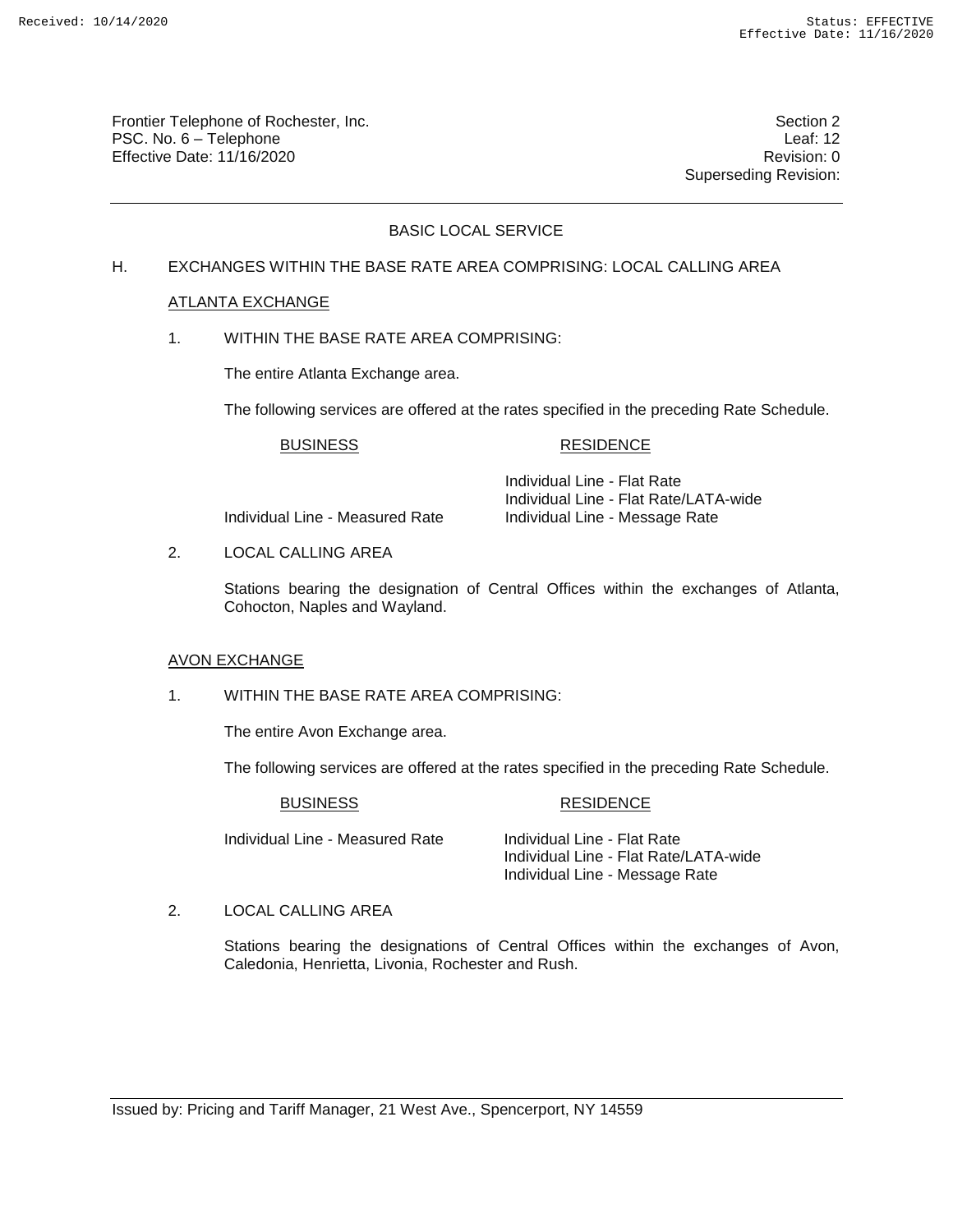Frontier Telephone of Rochester, Inc. Section 2 PSC. No. 6 – Telephone Leaf: 13 Effective Date: 11/16/2020 **Review Accounts** Effective Date: 0

Superseding Revision:

# BASIC LOCAL SERVICE

# H. EXCHANGES WITHIN THE BASE RATE AREA COMPRISING: LOCAL CALLING AREA (Cont'd)

## BERGEN EXCHANGE

1. WITHIN THE BASE RATE AREA COMPRISING:

The entire Bergen Exchange area.

The following services are offered at the rates specified in the preceding Rate Schedule:

### BUSINESS RESIDENCE

Individual Line - Measured Rate Individual Line-Flat Rate

Individual Line-Message Rate Individual Line-Flat Rate/LATA-wide

2. LOCAL CALLING AREA

Stations bearing the designation of central offices within the exchanges of Bergen, Brockport, Byron, Churchville, LeRoy, Rochester and Scottsville.

#### BROCKPORT EXCHANGE

1. WITHIN THE BASE RATE AREA COMPRISING:

The entire Brockport Exchange area.

The following services are offered at the rates specified in the preceding Rate Schedule.

|  | <b>BUSINESS</b> |  |
|--|-----------------|--|
|--|-----------------|--|

#### RESIDENCE

Individual Line - Measured Rate

Individual Line - Message Rate<br>Individual Line - Flat Rate Individual Line - Flat Rate/LATA-wide

2. LOCAL CALLING AREA

Stations bearing the designation of central offices within the exchanges of Bergen, Brockport, Churchville, Hamlin, Hilton, Holley, Kendall, North Chili, Rochester, Spencerport and Waterport.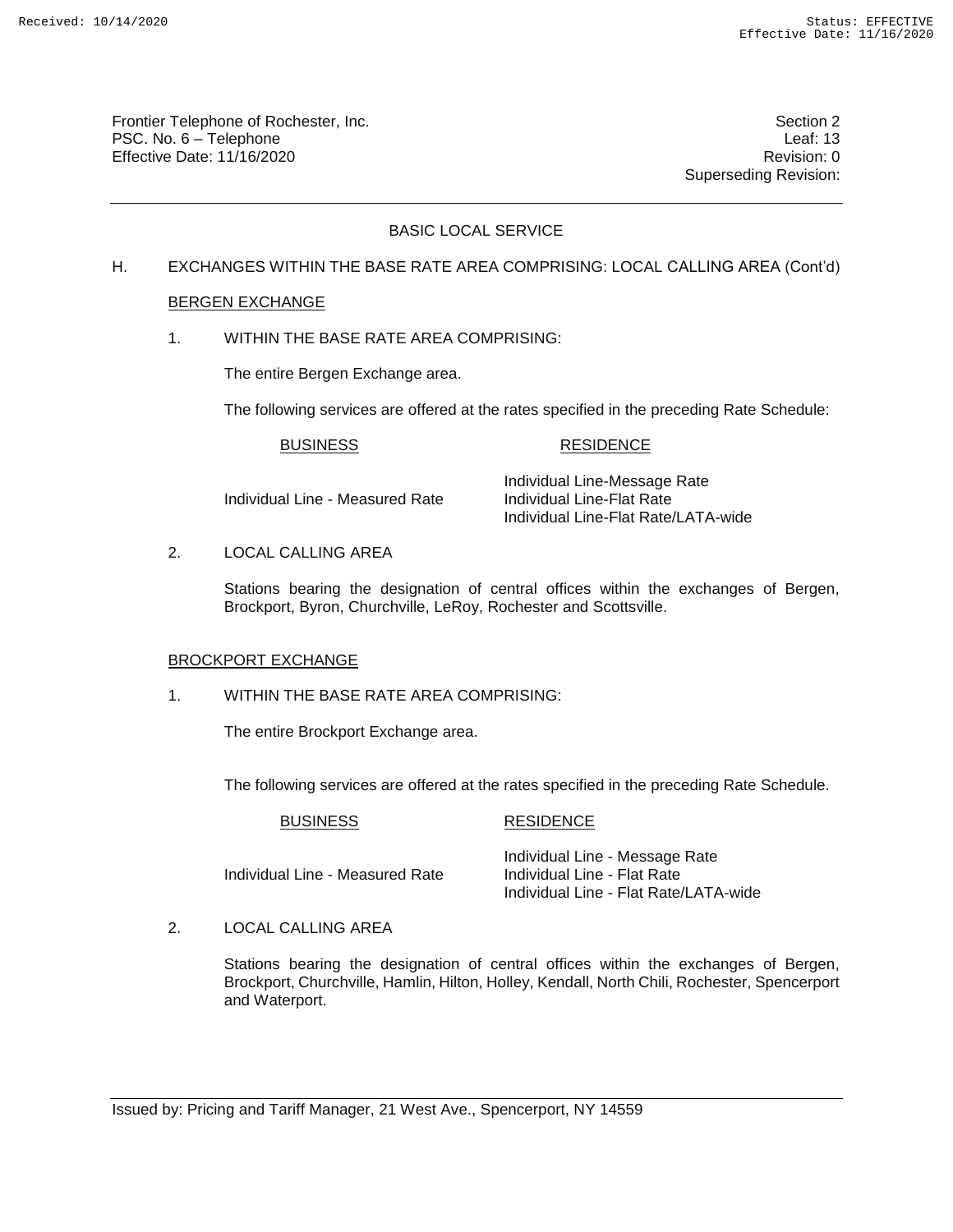Frontier Telephone of Rochester, Inc. Section 2 PSC. No. 6 – Telephone Leaf: 14 Effective Date: 11/16/2020 **Review Accounts** Effective Date: 0

Superseding Revision:

# BASIC LOCAL SERVICE

# H. EXCHANGES WITHIN THE BASE RATE AREA COMPRISING: LOCAL CALLING AREA (Cont'd)

## CALEDONIA EXCHANGE

1. WITHIN THE BASE RATE AREA COMPRISING

The entire Caledonia Exchange area.

The following services are offered at the rates specified in the preceding Rate Schedule:

## BUSINESS RESIDENCE

Individual Line - Measured Rate Individual Line - Message Rate Individual Line - Flat Rate Individual Line - Flat Rate/LATA-wide

## 2. LOCAL CALLING AREA

Stations bearing the designation of central offices within the exchanges of Avon, Caledonia, Churchville, LeRoy, Rochester and Scottsville.

## CANANDAIGUA EXCHANGE

# 1. WITHIN THE BASE RATE AREA COMPRISING:

The entire Canandaigua Exchange area.

The following services are offered at the rates specified in the preceding Rate Schedule.

#### BUSINESS RESIDENCE

Individual Line - Measured Rate Individual Line - Flat Rate

Individual Line - Flat Rate/LATA-wide Individual Line - Message Rate

2. LOCAL CALLING AREA

Stations bearing the designations of Central Offices within the exchanges of Canandaigua, Bloomfield/Holcomb (Frontier Communications of Seneca Gorham, Inc.), Honeoye (Frontier Communications of Seneca Gorham, Inc.), Naples, Rochester, Rushville (Frontier Communications of Seneca Gorham, Inc.), Shortsville, Stanley (Frontier Communications of Seneca Gorham, Inc.) and Victor.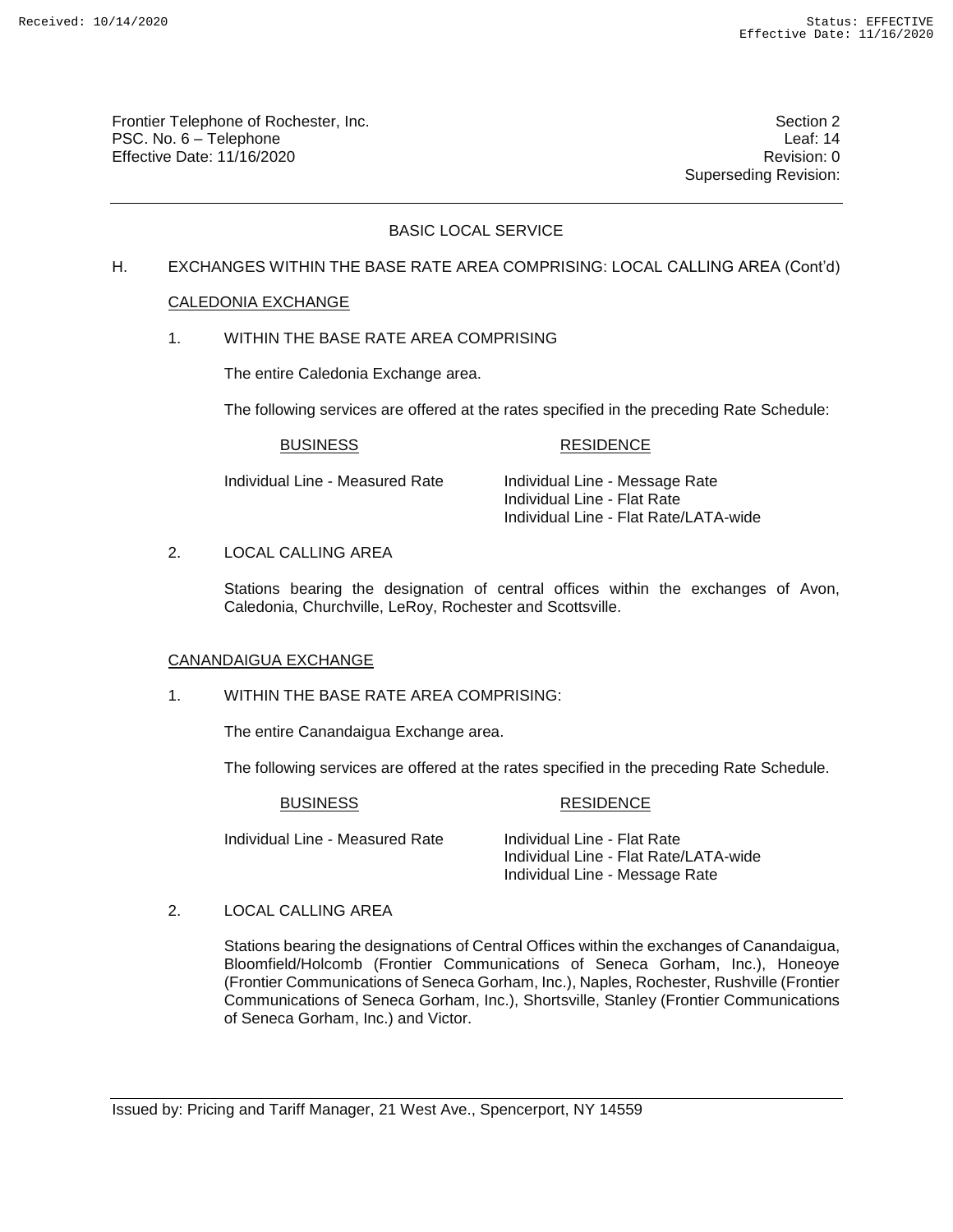Frontier Telephone of Rochester, Inc. Section 2 PSC. No. 6 – Telephone Leaf: 15 Effective Date: 11/16/2020 **Review Accounts** Effective Date: 0

Superseding Revision:

# BASIC LOCAL SERVICE

## H. EXCHANGES WITHIN THE BASE RATE AREA COMPRISING: LOCAL CALLING AREA (Cont'd)

## CASTILE - GAINESVILLE - SILVER SPRINGS EXCHANGE

1. WITHIN THE BASE RATE AREA COMPRISING:

The entire Castile/Gainesville/Silver Springs Exchange area.

The following services are offered at the rates specified in the preceding Rate Schedule.

## BUSINESS RESIDENCE

Individual Line - Measured Rate Individual Line - Message Rate

Individual Line - Flat Rate Individual Line - Flat Rate/LATA-wide

2. LOCAL CALLING AREA

Stations bearing the designations of central offices within the exchanges of Bliss/Hermitage (New York Telephone Company), Castile-Gainesville-Silver Springs, Perry and Warsaw.

## CHURCHVILLE EXCHANGE

1. WITHIN THE BASE RATE AREA COMPRISING:

The entire Churchville Exchange area.

The following services are offered at the rates specified in the preceding Rate Schedule:

#### BUSINESS RESIDENCE

Individual Line - Measured Rate

Individual Line - Message Rate<br>Individual Line - Flat Rate Individual Line - Flat Rate/LATA-wide

# 2. LOCAL CALLING AREA

Stations bearing the designation of central offices within the exchanges of Bergen, Brockport, Caledonia, Churchville, North Chili, Rochester, Scottsville and Spencerport.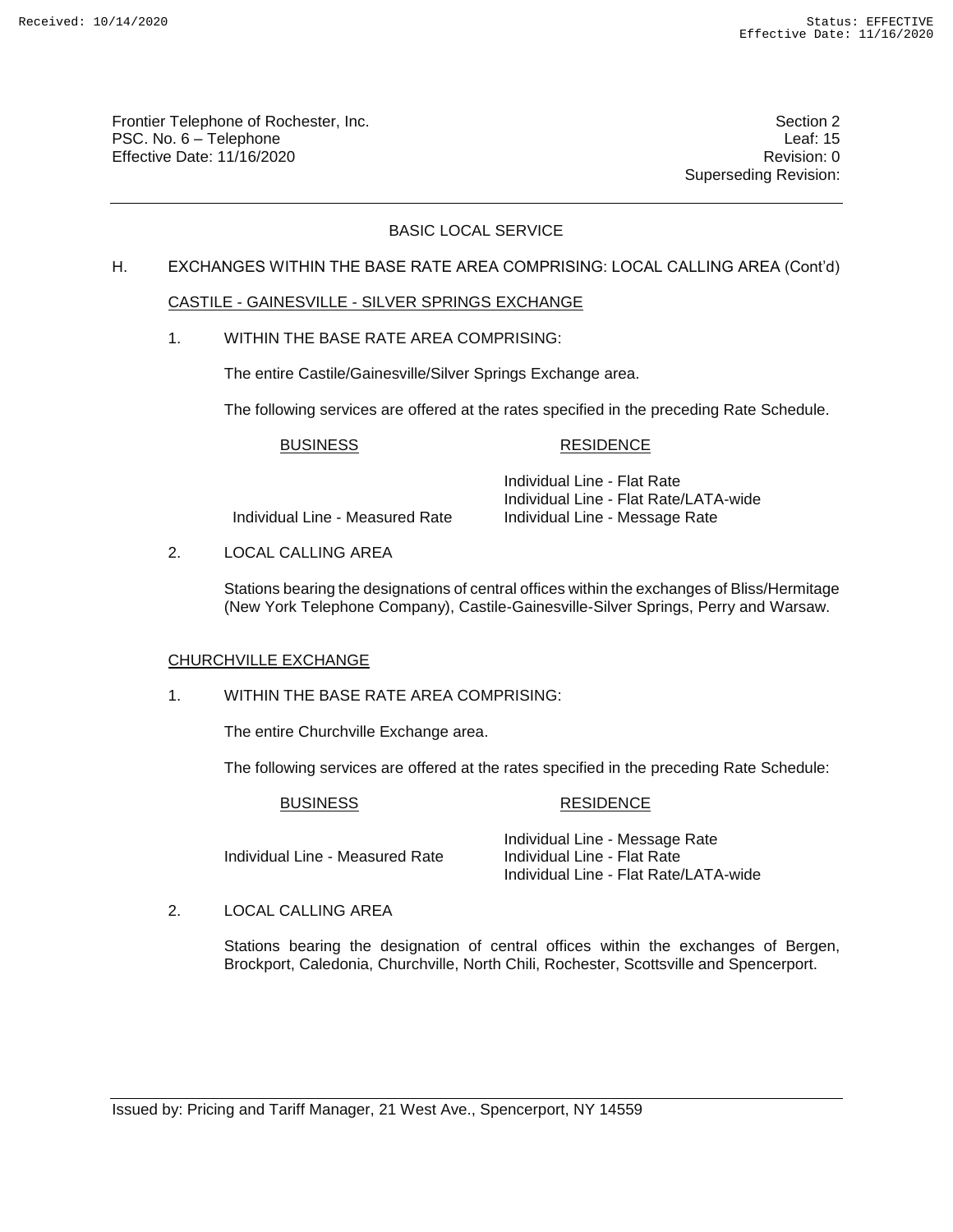Frontier Telephone of Rochester, Inc. Section 2 PSC. No. 6 – Telephone Leaf: 16 Effective Date: 11/16/2020 **Review Account 2018** Revision: 0

Superseding Revision:

# BASIC LOCAL SERVICE

# H. EXCHANGES WITHIN THE BASE RATE AREA COMPRISING: LOCAL CALLING AREA (Cont'd)

## COHOCTON EXCHANGE

1. WITHIN THE BASE RATE AREA COMPRISING

The entire Cohocton Exchange area.

The following services are offered at the rates specified in the preceding Rate Schedule.

## BUSINESS RESIDENCE

Individual Line - Measured Rate Individual Line - Message Rate

Individual Line - Flat Rate Individual Line - Flat Rate/LATA-wide

2. LOCAL CALLING AREA

Stations bearing the designation of central offices within the exchanges of Atlanta, Cohocton and Wayland.

## DANSVILLE EXCHANGE

# 1. WITHIN THE BASE RATE AREA COMPRISING

The entire Dansville Exchange area.

The following services are offered at the rates specified in the preceding Rate Schedule:

#### BUSINESS RESIDENCE

Individual Line-Measured Rate Individual Line-Message Rate

Individual Line-Flat Rate Individual Line-Flat Rate/LATA-wide

2. LOCAL CALLING AREA

Stations bearing the designation of central offices within the exchanges of Canaseraga, Dansville, Mount Morris, Springwater and Wayland.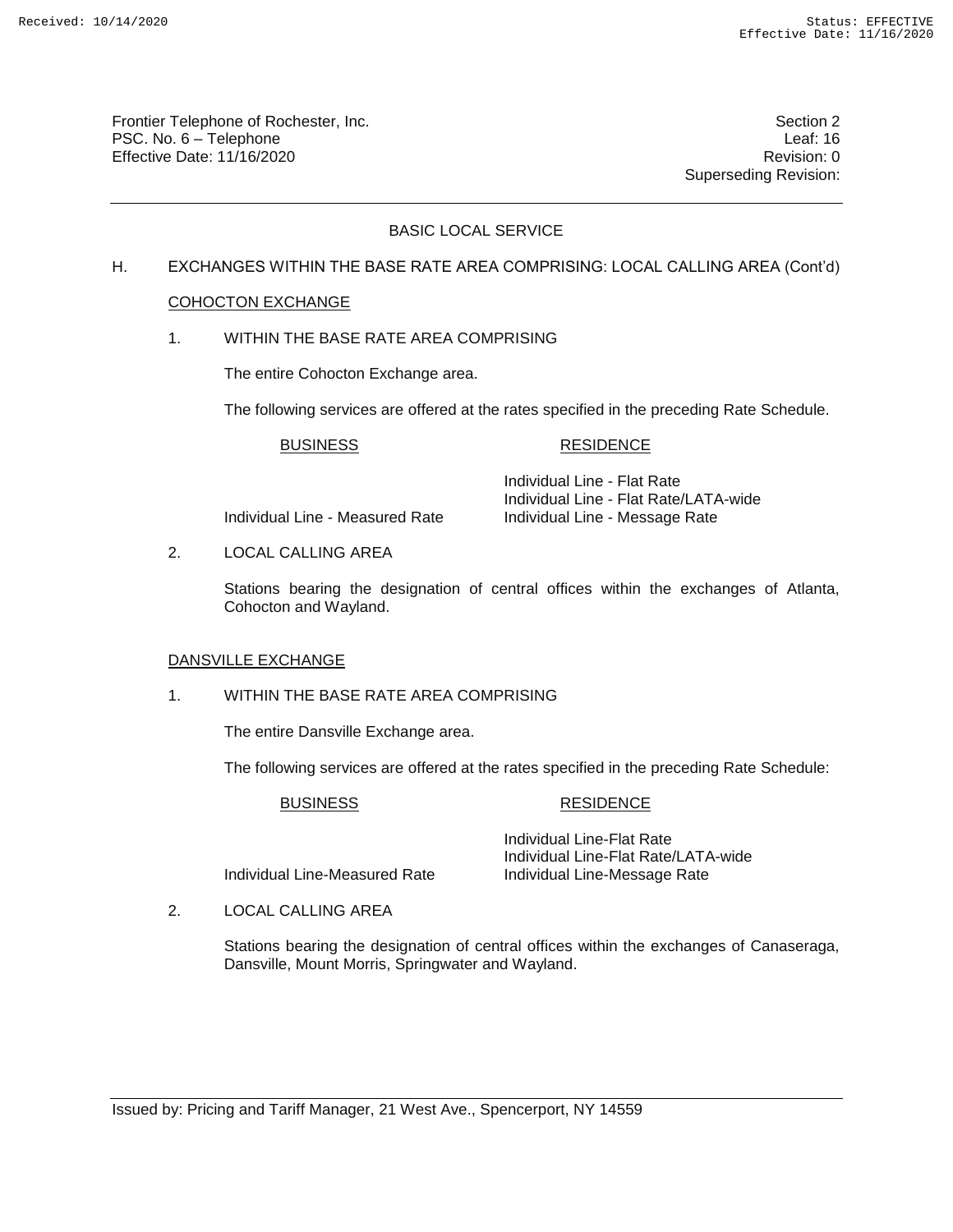Frontier Telephone of Rochester, Inc. Section 2 PSC. No. 6 – Telephone Leaf: 17 Effective Date: 11/16/2020 **Review Accounts** Effective Date: 0

Superseding Revision:

# BASIC LOCAL SERVICE

# H. EXCHANGES WITHIN THE BASE RATE AREA COMPRISING: LOCAL CALLING AREA (Cont'd)

## EAST ROCHESTER-PITTSFORD

1. WITHIN THE BASE RATE AREA COMPRISING:

The entire East Rochester-Pittsford Exchange area.

The following services are offered at the rates specified in the preceding Rate Schedule:

## BUSINESS RESIDENCE

Individual Line-Measured Rate Individual Line-Message Rate Individual Line-Flat Rate Individual Line-Flat Rate/LATA-wide

2. LOCAL CALLING AREA

Stations bearing the designation of central offices within the exchanges of East Rochester-Pittsford, Fairport, Henrietta, Hilton, Honeoye Falls-Lima, Macedon, North Chili, Rochester, Rush, Scottsville, Spencerport, Webster, West Webster and Victor.

## FAIRPORT

1. WITHIN THE BASE RATE AREA COMPRISING:

The entire Fairport Exchange area.

The following services are offered at the rates specified in the preceding Rate Schedule.

## Individual Line-Measured Rate Individual Line-Message Rate

#### BUSINESS RESIDENCE

Individual Line-Flat Rate Individual Line-Flat Rate/LATA-wide

# 2. LOCAL CALLING AREA

Station bearing the designation of central offices within the exchanges of East Rochester-Pittsford, Fairport, Henrietta, Honeoye Falls-Lima, Macedon (New York Telephone Company), Marion (New York Telephone Company), Ontario (New York Telephone Company), Rochester, Webster, West Webster and Victor.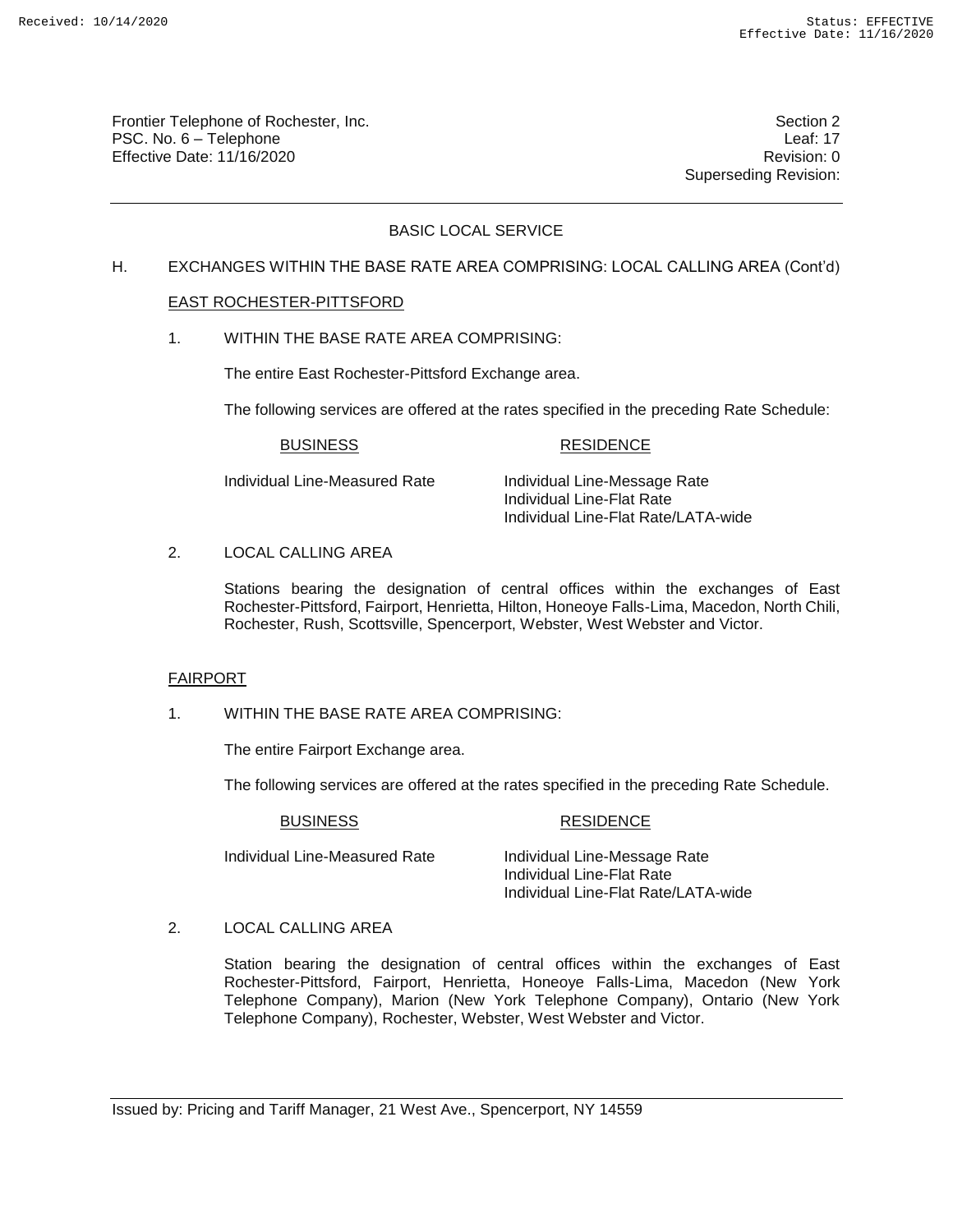Frontier Telephone of Rochester, Inc. Section 2 PSC. No. 6 – Telephone Leaf: 18 Effective Date: 11/16/2020 **Review Accounts** Effective Date: 0

Superseding Revision:

# BASIC LOCAL SERVICE

# H. EXCHANGES WITHIN THE BASE RATE AREA COMPRISING: LOCAL CALLING AREA (Cont'd)

## GENESEO

1. WITHIN THE BASE RATE AREA COMPRISING:

The entire Geneseo Exchange area.

The following services are offered at the rates specified in the preceding Rate Schedule.

## BUSINESS RESIDENCE

Individual Line - Measured Rate Individual Line - Flat-Rate

Individual Line - Flat-Rate/LATA-wide Individual Line - Message Rate

#### 2. LOCAL CALLING AREA

Stations bearing the designation of central offices within the exchanges of Avon, Caledonia, Geneseo, Henrietta, Leicester, Livonia, Mount Morris, Pavilion, Rochester, Rush and Scottsville.

#### HAMLIN

1. WITHIN THE BASE RATE AREA COMPRISING:

The entire Hamlin Exchange area.

The following services are offered at the rates specified in the preceding Rate Schedule.

#### BUSINESS RESIDENCE

Individual Line - Measured Rate

Individual Line - Message Rate<br>Individual Line - Flat Rate Individual Line - Flat Rate/LATA-wide

2. LOCAL CALLING AREA

Stations bearing the designation of central offices within the exchanges of Brockport, Hamlin, Hilton, Kendall (New York Telephone Company), North Chili (Ogden Telephone Company), Rochester, Spencerport (Ogden Telephone Company) and Waterport (New York Telephone Company).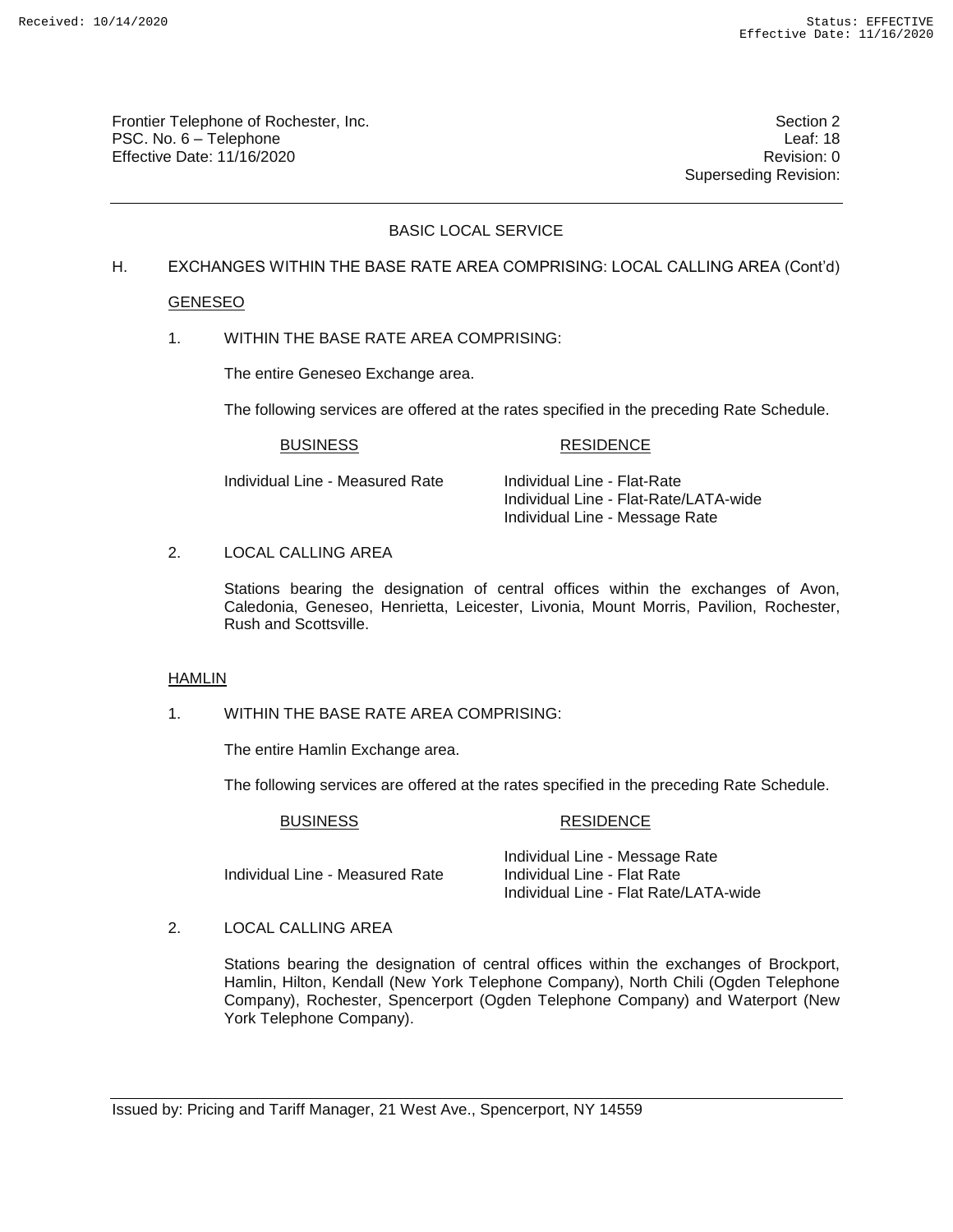Frontier Telephone of Rochester, Inc. Section 2 PSC. No. 6 – Telephone Leaf: 19 Effective Date: 11/16/2020 **Review Accounts** Effective Date: 0

Superseding Revision:

# BASIC LOCAL SERVICE

# H. EXCHANGES WITHIN THE BASE RATE AREA COMPRISING: LOCAL CALLING AREA (Cont'd)

## HEMLOCK

1. WITHIN THE BASE RATE AREA COMPRISING:

The entire Hemlock Exchange area.

The following services are offered at the rates specified in the preceding Rate Schedule.

## BUSINESS RESIDENCE

Individual Line - Measured Rate Individual Line - Flat Rate

Individual Line - Flat Rate/LATA-wide Individual Line - Message Rate

## 2. LOCAL CALLING AREA

Stations bearing the designation of central offices within the exchanges of Hemlock, Honeoye (Frontier Communications of Seneca Gorham, Inc.), Livonia and Rochester.

## HENRIETTA

# 1. WITHIN THE BASE RATE AREA COMPRISING:

The entire Henrietta Exchange area.

The following services are offered at the rates specified in the preceding Rate Schedule.

#### BUSINESS RESIDENCE

Individual Line - Measured Rate

Individual Line - Message Rate<br>Individual Line - Flat Rate Individual Line - Flat Rate/LATA-wide

## 2. LOCAL CALLING AREA

Stations bearing the designation of central offices within the exchanges of Avon, East Rochester-Pittsford, Fairport, Henrietta, Hilton, Honeoye Falls-Lima, North Chili, Rochester, Rush, Scottsville, Spencerport, and West Webster.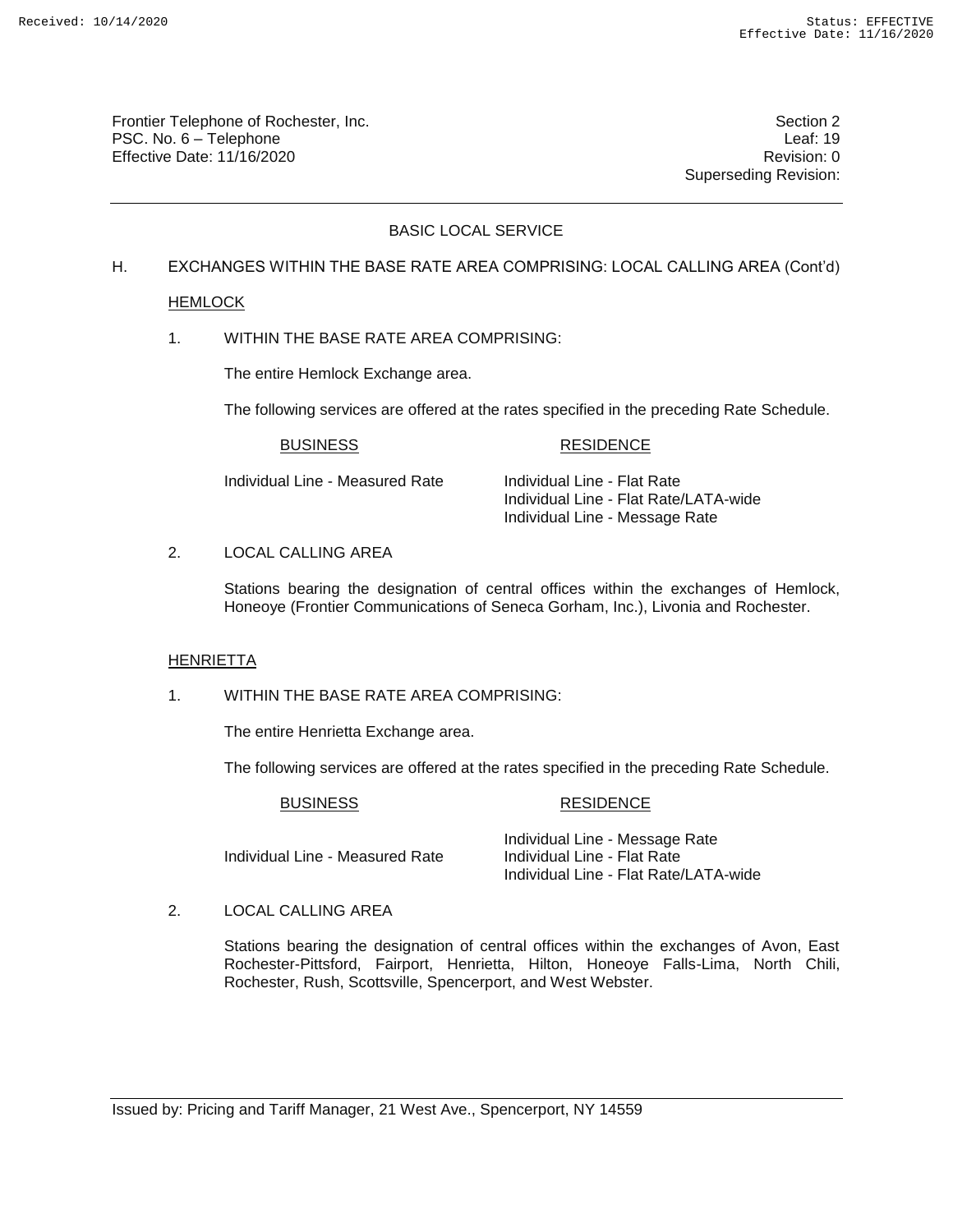Frontier Telephone of Rochester, Inc. Section 2 PSC. No. 6 – Telephone Leaf: 20 Effective Date: 11/16/2020 **Review Accounts** Effective Date: 0

Superseding Revision:

# BASIC LOCAL SERVICE

# H. EXCHANGES WITHIN THE BASE RATE AREA COMPRISING: LOCAL CALLING AREA (Cont'd)

## HONEOYE FALLS-LIMA

1. WITHIN THE BASE RATE AREA COMPRISING:

The entire Honeoye Falls-Lima Exchange Area.

The following services are offered at the rates specified in the preceding Rate Schedule.

## BUSINESS RESIDENCE

Individual Line-Measured Rate Individual Line-Message Rate Individual Line-Flat Rate Individual Line-Flat Rate/LATA-wide

# 2. LOCAL CALLING AREA

Station bearing the designation of central offices within the exchanges of East Rochester-Pittsford, Fairport, Henrietta, Honeoye Falls-Lima, Rochester, Rush and Victor.

## LEICESTER

# 1. WITHIN THE BASE RATE AREA COMPRISING:

The entire Leicester Exchange area.

The following services are offered at the rates specified in the preceding Rate Schedule.

#### BUSINESS RESIDENCE

Individual Line - Measured Rate Individual Line - Flat Rate

Individual Line - Flat Rate/LATA-wide Individual Line - Message Rate

## 2. LOCAL CALLING AREA

Stations bearing the designation of central offices within the exchanges of Geneseo, Leicester, Mount Morris and Perry.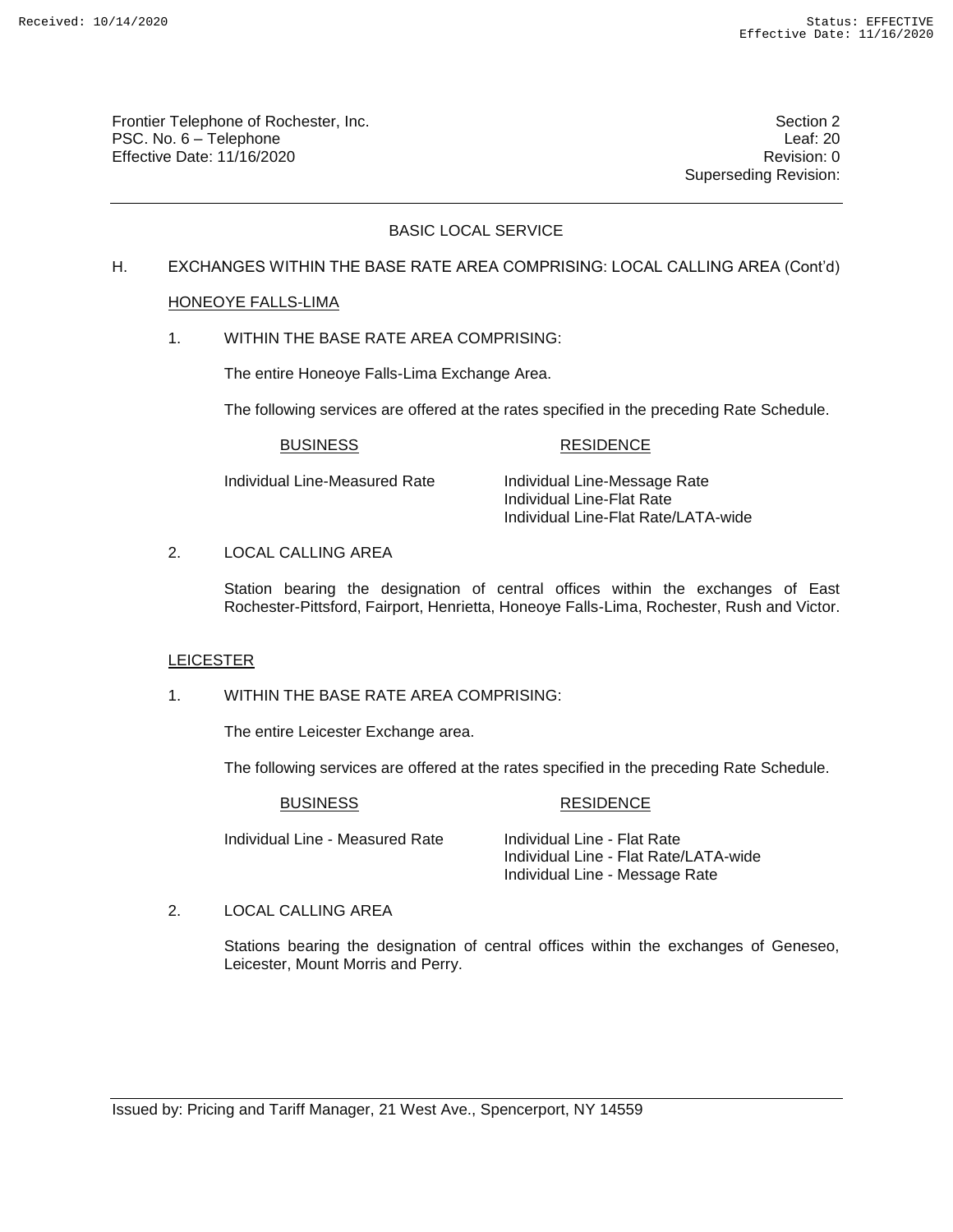Frontier Telephone of Rochester, Inc. Section 2 PSC. No. 6 – Telephone Leaf: 21 Effective Date: 11/16/2020 **Review Accounts** Effective Date: 0

Superseding Revision:

# BASIC LOCAL SERVICE

## H. EXCHANGES WITHIN THE BASE RATE AREA COMPRISING: LOCAL CALLING AREA (Cont'd)

LEROY

1. WITHIN THE BASE RATE AREA COMPRISING:

The entire LeRoy Exchange area.

The following services are offered at the rates specified in the preceding Rate Schedule:

## BUSINESS RESIDENCE

Individual Line-Measured Rate Individual Line-Message Rate

Individual Line-Flat Rate Individual Line-Flat Rate/LATA-wide

2. LOCAL CALLING AREA

Stations bearing the designations of central offices within the Batavia, Bergen, Caledonia, LeRoy and Pavilion Exchange areas.

# LIVONIA

1. WITHIN THE BASE RATE AREA COMPRISING:

The entire Livonia Exchange area.

The following services are offered at the rates specified in the preceding Rate Schedule.

#### BUSINESS RESIDENCE

Individual Line - Measured Rate Individual Line - Flat Rate

Individual Line - Flat Rate/LATA-wide Individual Line - Message Rate

2. LOCAL CALLING AREA

Stations bearing the designation of central offices within the exchanges of Avon, Geneseo, Hemlock, Honeoye (Frontier Communications of Seneca Gorham, Inc.), Livonia and Rochester.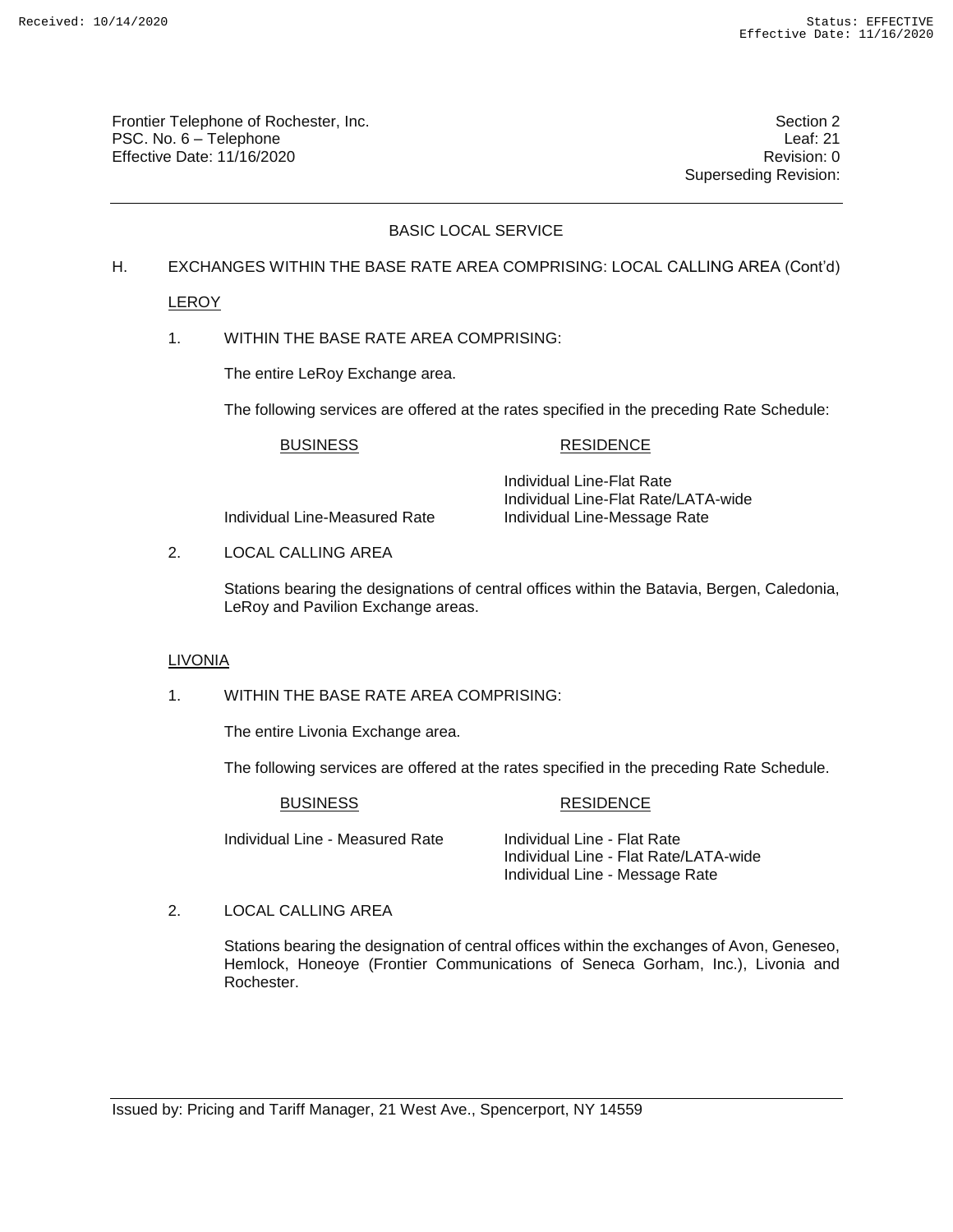Frontier Telephone of Rochester, Inc. Section 2 PSC. No. 6 – Telephone Leaf: 22 Effective Date: 11/16/2020 **Review Accounts** Effective Date: 0

Superseding Revision:

# BASIC LOCAL SERVICE

# H. EXCHANGES WITHIN THE BASE RATE AREA COMPRISING: LOCAL CALLING AREA (Cont'd)

## MOUNT MORRIS

1. WITH THE BASE RATE AREA COMPRISING:

The entire Mt. Morris Exchange area.

The following services are offered at the rates specified in the preceding Rate Schedule:

## BUSINESS RESIDENCE

Individual Line - Measured Rate Individual Line - Flat Rate

Individual Line - Flat Rate/LATA-wide Individual Line - Message Rate

#### 2. LOCAL CALLING AREA

Stations bearing the designation of central offices within the exchanges of Dansville, Geneseo, Leicester, Mount Morris and Nunda.

## NAPLES

## 1. WITHIN THE BASE RATE AREA COMPRISING:

The entire Naples Exchange area.

The following services are offered at the rates specified in the preceding Rate Schedule.

#### BUSINESS RESIDENCE

Individual Line - Measured Rate Individual Line - Flat Rate

Individual Line - Flat Rate/LATA-wide Individual Line - Message Rate

## 2. LOCAL CALLING AREA

Stations bearing the designation of Central Offices within the exchanges of Atlanta, Canandaigua and Naples.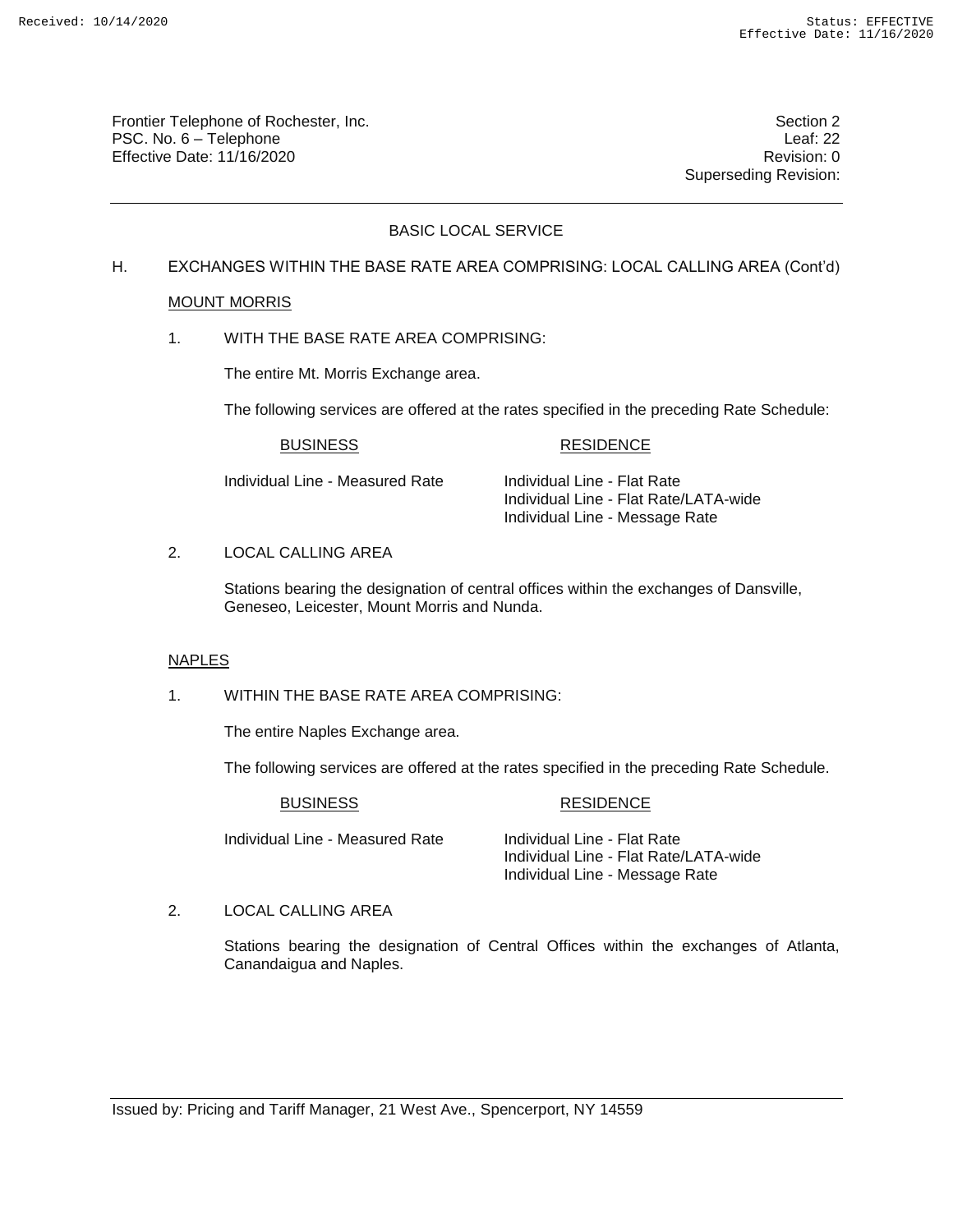Frontier Telephone of Rochester, Inc. Section 2 PSC. No. 6 – Telephone Leaf: 23 Effective Date: 11/16/2020 **Review Accounts** Effective Date: 0

Superseding Revision:

# BASIC LOCAL SERVICE

# H. EXCHANGES WITHIN THE BASE RATE AREA COMPRISING: LOCAL CALLING AREA (Cont'd)

## NUNDA

1. WITHIN THE BASE RATE AREA COMPRISING:

The entire Nunda Exchange area.

The following services are offered at the rates specified in the preceding Rate Schedule.

## BUSINESS RESIDENCE

Individual Line - Measured Rate Individual Line - Message Rate

Individual Line - Flat Rate Individual Line - Flat Rate/LATA-wide

2. LOCAL CALLING AREA

Stations bearing the designation of central offices within the exchanges of Dalton (Citizens Telecommunications Company of New York, Inc.), Mt. Morris and Nunda.

## PAVILION

## 1. WITHIN THE BASE RATE AREA COMPRISING:

The entire Pavilion Exchange area.

The following services are offered at the rates specified in the preceding Rate Schedule.

## BUSINESS RESIDENCE

Individual Line - Measured Rate Individual Line - Message Rate

Individual Line - Flat Rate Individual Line - Flat Rate/LATA-wide

2. LOCAL CALLING AREA

Stations bearing the designation of central offices within the Batavia (New York Telephone Company), Geneseo, LeRoy, Pavilion and Wyoming Exchange Areas.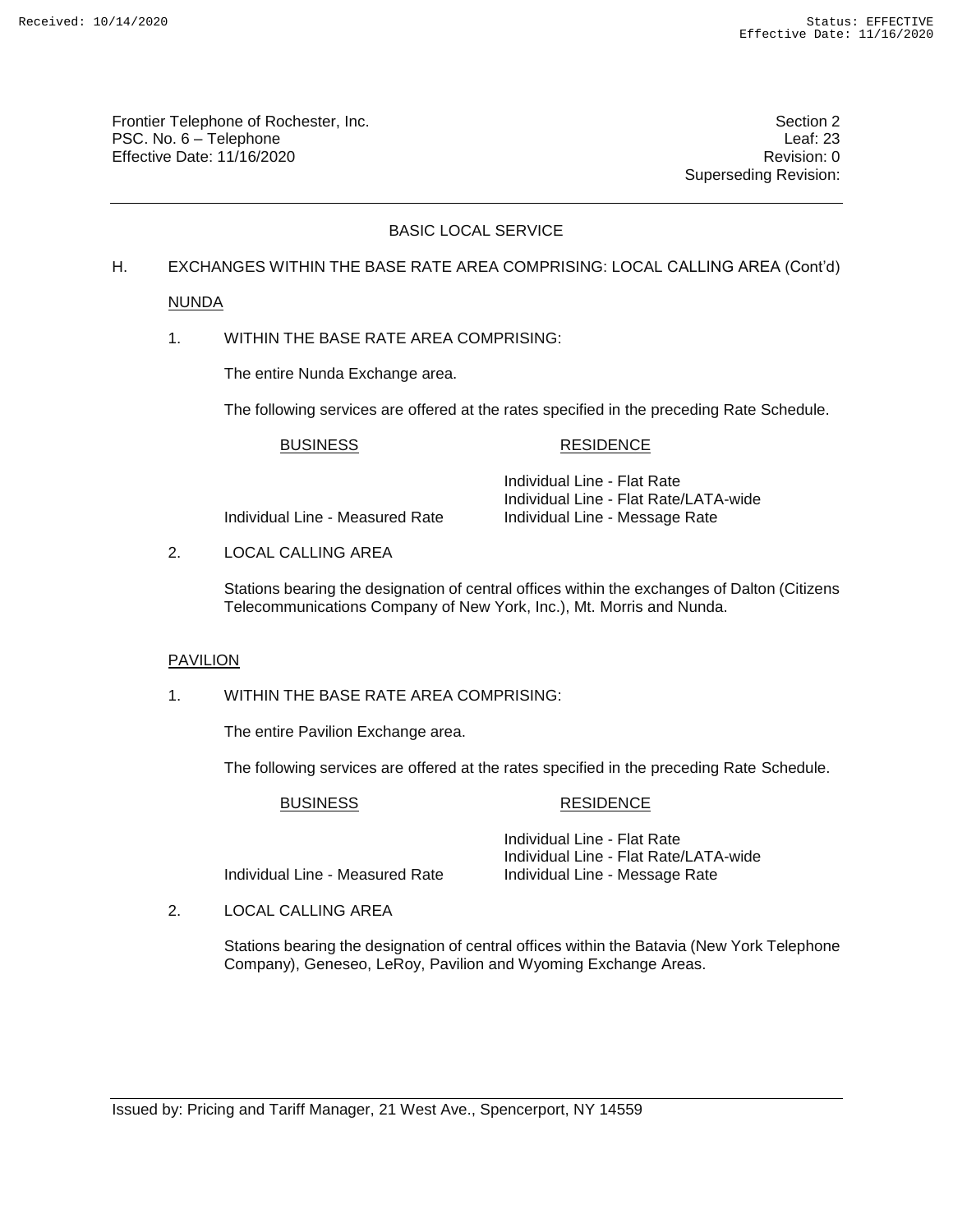Frontier Telephone of Rochester, Inc. Section 2 PSC. No. 6 – Telephone Leaf: 24 Effective Date: 11/16/2020 **Review Accounts** Effective Date: 0

Superseding Revision:

# BASIC LOCAL SERVICE

# H. EXCHANGES WITHIN THE BASE RATE AREA COMPRISING: LOCAL CALLING AREA (Cont'd)

PERRY

1. WITHIN THE BASE RATE AREA COMPRISING:

The entire Perry Exchange area.

The following services are offered at the rates specified in the preceding Rate Schedule.

## BUSINESS RESIDENCE

Individual Line - Measured Rate Individual Line - Message Rate

Individual Line - Flat Rate Individual Line - Flat Rate/LATA-wide

2. LOCAL CALLING AREA

Stations bearing the designations of central offices within the exchanges of Castile-Gainesville-Silver Springs, Leicester, Perry, Warsaw and Wyoming.

## ROCHESTER

## 1. WITHIN THE BASE RATE AREA COMPRISING:

The entire Rochester Exchange Area.

The following services are offered at the rates specified in the preceding Rate Schedule:

## BUSINESS RESIDENCE

Individual Line - Measured Rate

Individual Line - Message Rate<br>Individual Line - Flat Rate Individual Line - Flat Rate/LATA-wide

2. LOCAL CALLING AREA

Stations bearing the designations of central offices within the exchanges of Avon, Bergen, Brockport, Byron, Caledonia, Canandaigua, Churchville, East Rochester-Pittsford, Fairport, Geneseo, Hamlin, Hemlock, Henrietta, Hilton, Holley, Honeoye Falls-Lima, Kendall, Livonia, Macedon, Marion (New York Telephone Company), North Chili, Ontario, Rochester, Rush, Scottsville, Sodus, Spencerport, Victor, Waterport, Webster, West Webster and Williamson.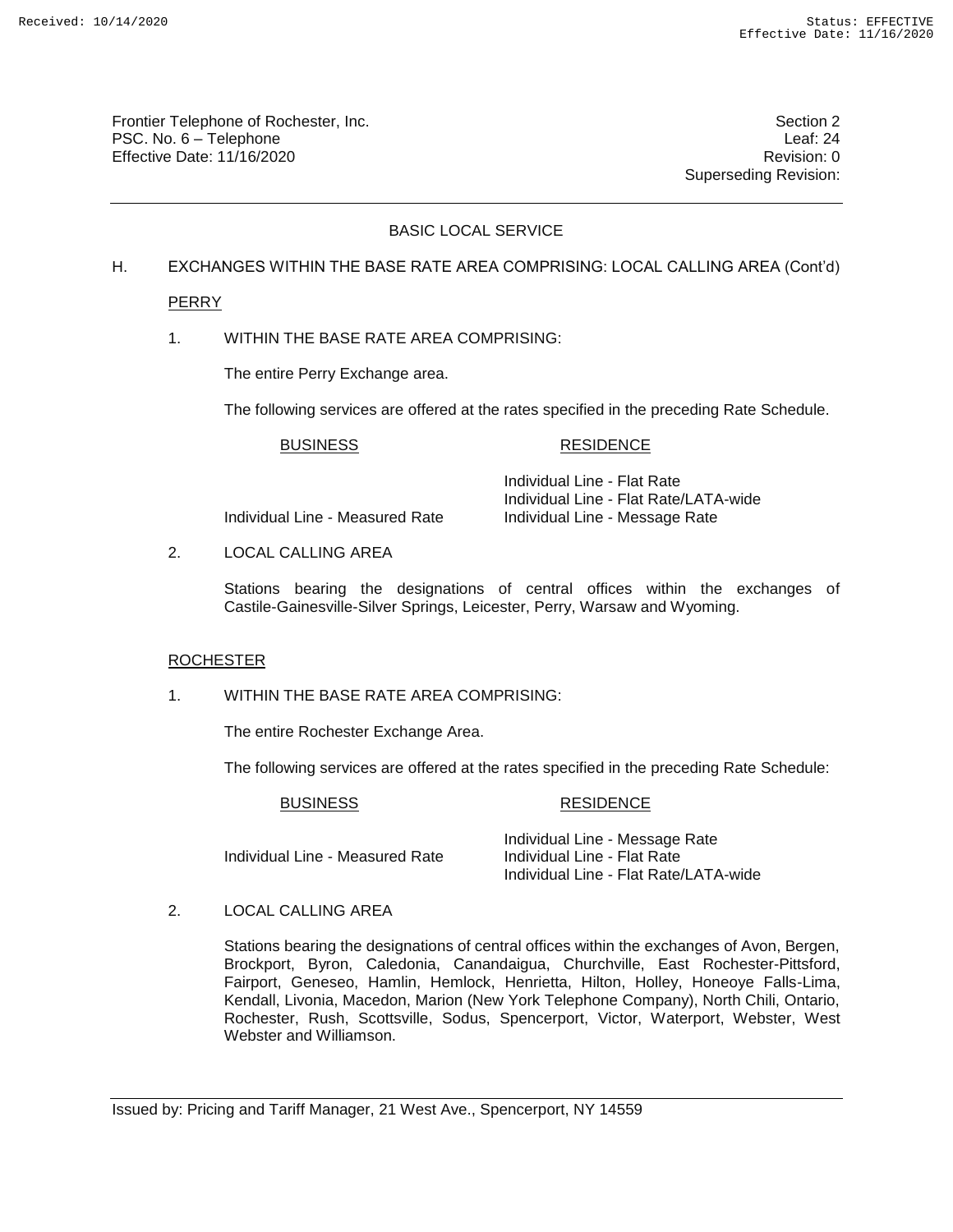Frontier Telephone of Rochester, Inc. Section 2 PSC. No. 6 – Telephone Leaf: 25 Effective Date: 11/16/2020 **Review Accounts** Effective Date: 0

Superseding Revision:

# BASIC LOCAL SERVICE

## H. EXCHANGES WITHIN THE BASE RATE AREA COMPRISING: LOCAL CALLING AREA (Cont'd)

RUSH

1. WITHIN THE BASE RATE AREA COMPRISING:

The entire Rush Exchange area.

The following services are offered at the rates specified in the preceding Rate Schedule.

## BUSINESS RESIDENCE

Individual Line - Measured Rate Individual Line - Message Rate Individual Line - Flat Rate Individual Line - Flat Rate/LATA-wide

## 2. LOCAL CALLING AREA

Stations bearing the designation of central offices within the exchanges of Avon, East Rochester-Pittsford, Henrietta, Honeoye Falls-Lima, Rochester, Rush and Scottsville.

## **SCOTTSVILLE**

# 1. WITHIN THE BASE RATE AREA COMPRISING

The entire Scottsville Exchange area.

The following services are offered at the rates specified in the preceding Rate Schedule:

## BUSINESS RESIDENCE

Individual Line - Measured Rate Individual Line - Message Rate

Individual Line - Flat Rate Individual Line - Flat Rate/LATA-wide

2. LOCAL CALLING AREA

Stations bearing the designation of central offices within the exchanges of Bergen, Caledonia, Churchville, East Rochester-Pittsford, Henrietta, Hilton, North Chili, Rochester, Rush, Scottsville, Spencerport and West Webster.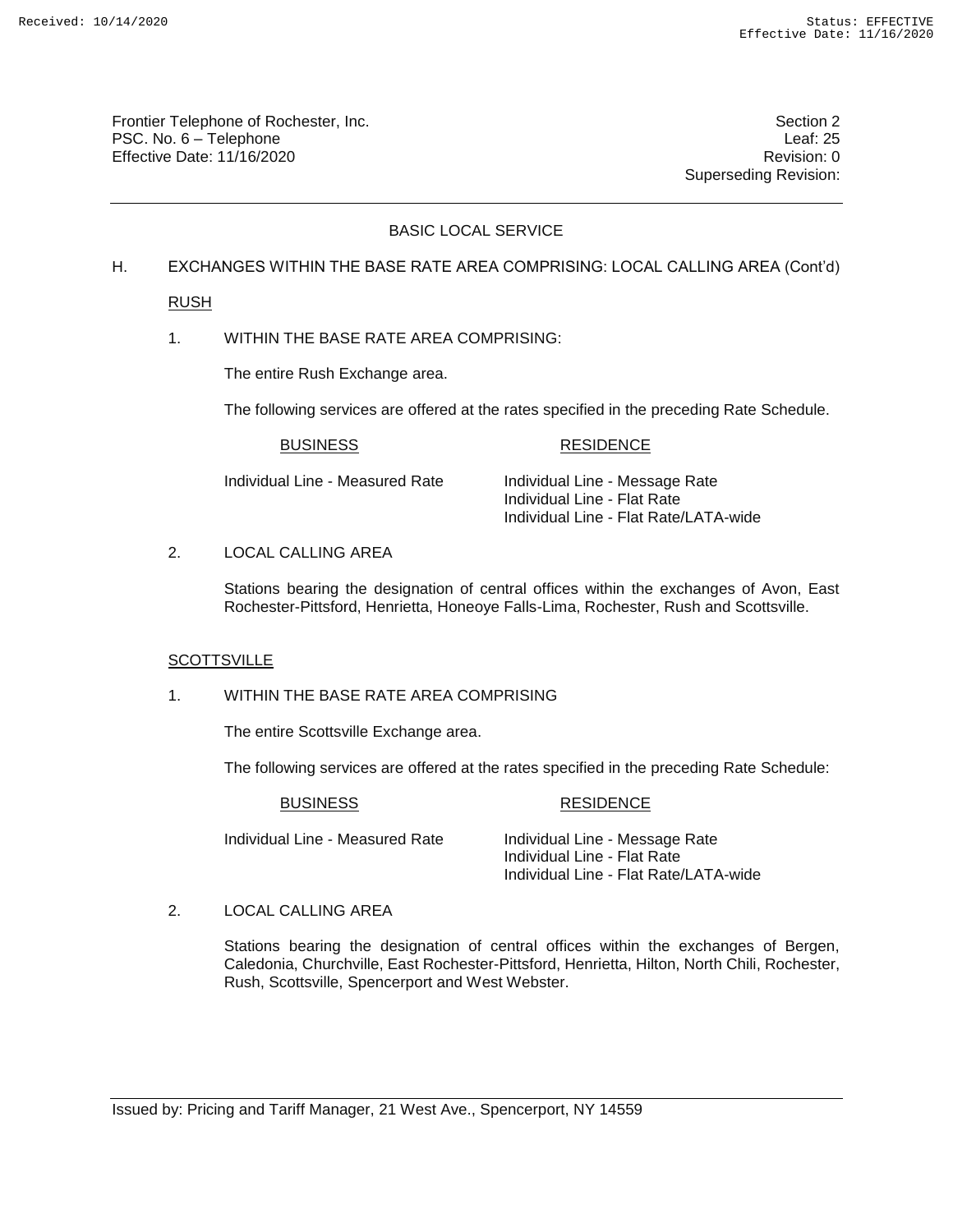Frontier Telephone of Rochester, Inc. Section 2 PSC. No. 6 – Telephone Leaf: 26 Effective Date: 11/16/2020 **Review Accounts** Effective Date: 0

Superseding Revision:

# BASIC LOCAL SERVICE

# H. EXCHANGES WITHIN THE BASE RATE AREA COMPRISING: LOCAL CALLING AREA (Cont'd)

## SPRINGWATER

1. WITH THE BASE RATE AREA COMPRISING:

The entire Springwater Exchange area.

The following services are offered at the rates specified in the preceding Rate Schedule.

#### BUSINESS RESIDENCE

Individual Line - Measured Rate Individual Line - Message Rate

Individual Line - Flat Rate Individual Line - Flat Rate/LATA-wide

2. LOCAL CALLING AREA

Stations bearing the designation of central offices within the exchanges of Dansville, Springwater and Wayland.

# VICTOR

1. WITHIN THE BASE RATE AREA COMPRISING:

The entire Victor Exchange area.

The following services are offered at the rates specified in the preceding Rate Schedule.

BUSINESS RESIDENCE

Individual Line-Measured Rate Individual Line - Message Rate

Individual Line - Flat Rate Individual Line - Flat Rate/LATA-wide

2. LOCAL CALLING AREA

Stations bearing the designations of Central Offices within the exchanges of Canandaigua, East Rochester-Pittsford, Fairport, Honeoye Falls-Lima, Macedon, Rochester, Shortsville and Victor.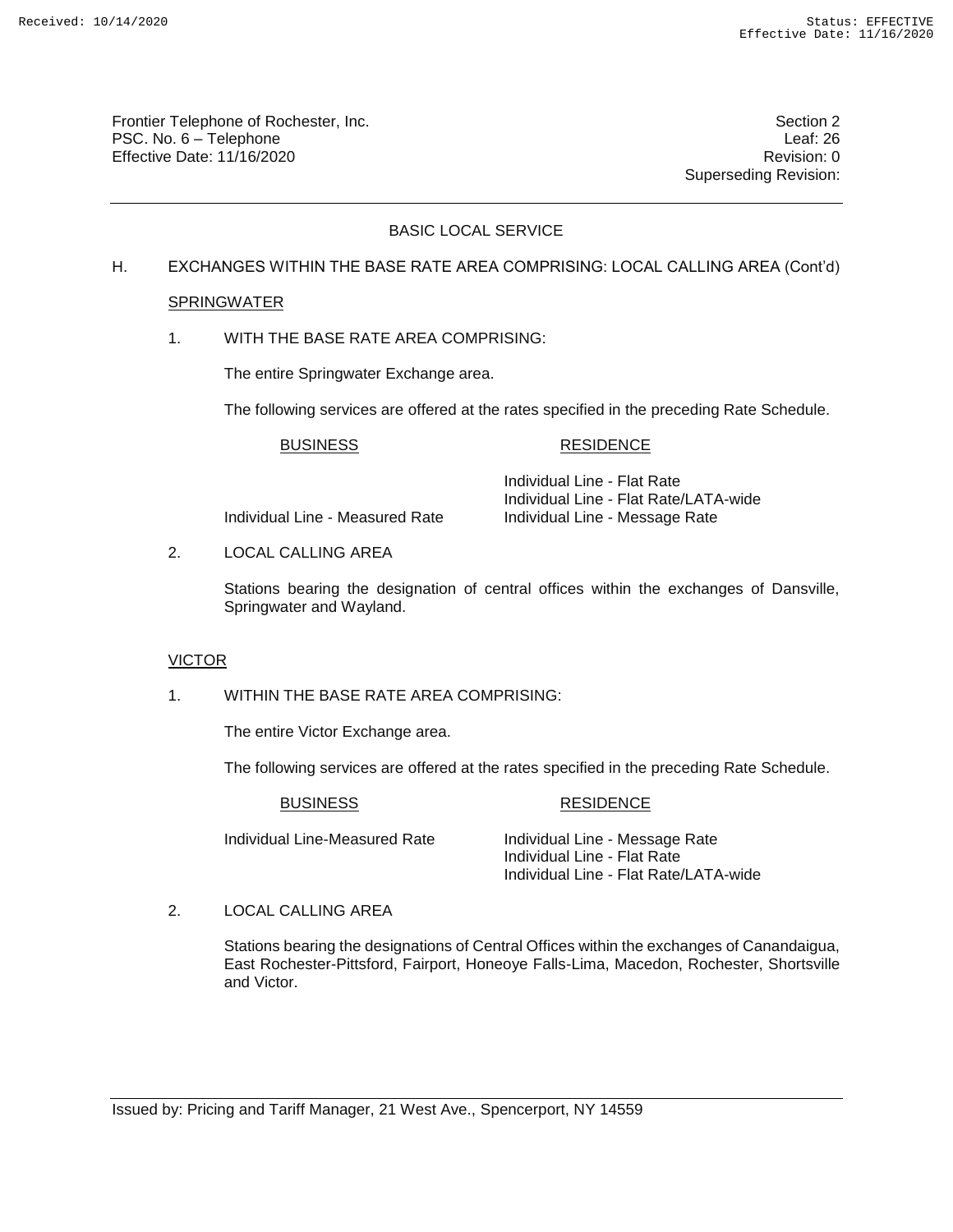Frontier Telephone of Rochester, Inc. Section 2 PSC. No. 6 – Telephone Leaf: 27 Effective Date: 11/16/2020 Revision: 0

Superseding Revision:

# BASIC LOCAL SERVICE

## H. EXCHANGES WITHIN THE BASE RATE AREA COMPRISING: LOCAL CALLING AREA (Cont'd)

## WARSAW

1. WITHIN THE BASE RATE AREA COMPRISING:

The entire Warsaw Exchange area.

The following services are offered at the rates specified in the preceding Rate Schedule.

## BUSINESS RESIDENCE

Individual Line - Measured Rate Individual Line - Message Rate

Individual Line - Flat Rate Individual Line - Flat Rate/LATA-wide

2. LOCAL CALLING AREA

Stations bearing the designation of central offices within the exchanges of Bliss/Hermitage (New York Telephone Company), Castile-Gainesville-Silver Springs, Perry, Warsaw and Wyoming.

## WAYLAND

1. WITHIN THE BASE RATE AREA COMPRISING:

The entire Wayland Exchange area.

The following services are offered at the rates specified in the preceding Rate Schedule.

## BUSINESS RESIDENCE

Individual Line - Flat Rate Individual Line - Flat Rate/LATA-wide Individual Line - Measured Rate Individual Line - Message Rate

2. LOCAL CALLING AREA

Stations bearing the designation of central offices within the exchanges of Atlanta, Cohocton, Dansville, Springwater and Wayland.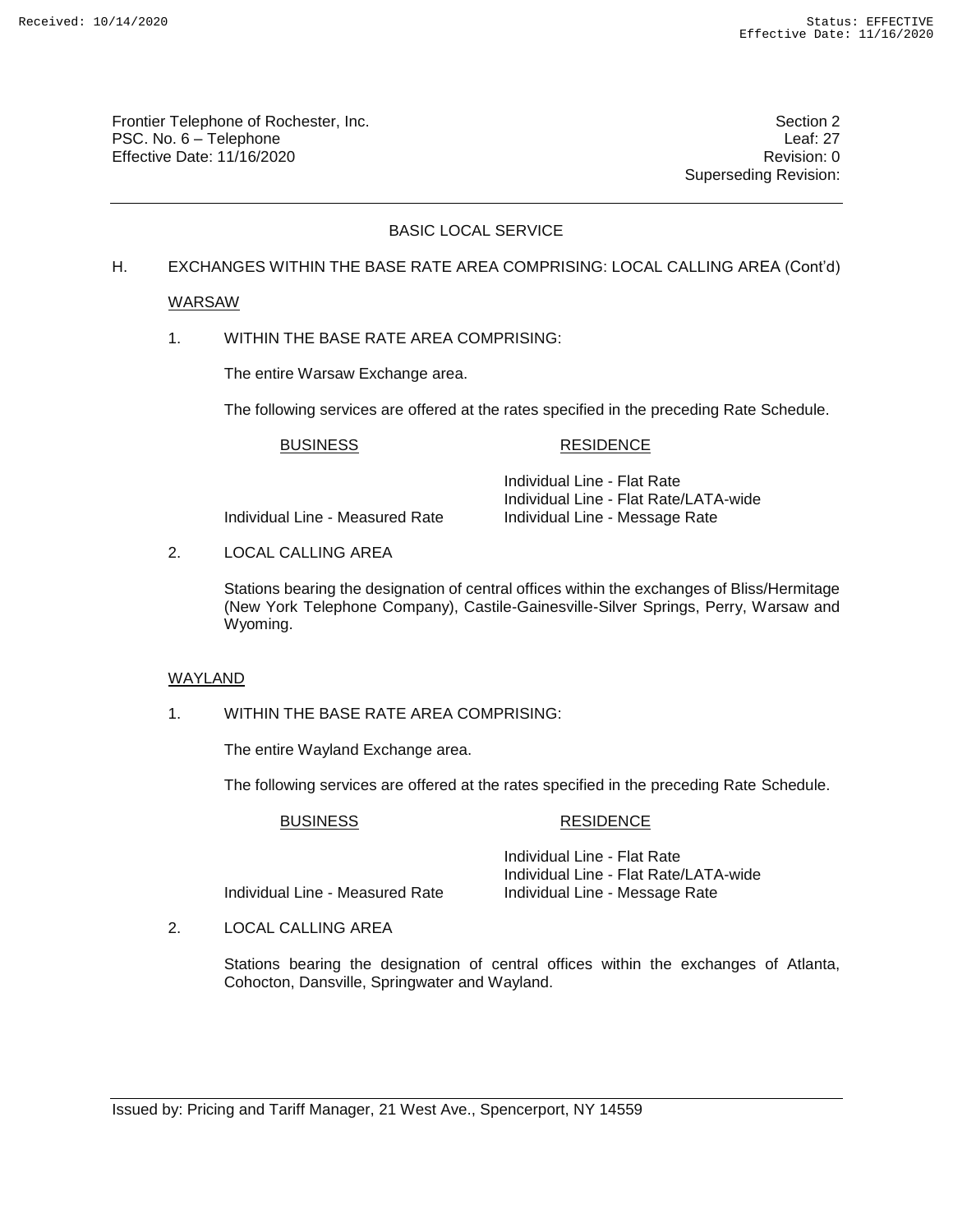Frontier Telephone of Rochester, Inc. Section 2 PSC. No. 6 – Telephone Leaf: 28 Effective Date: 11/16/2020 **Review Accounts** Effective Date: 0

Superseding Revision:

# BASIC LOCAL SERVICE

## H. EXCHANGES WITHIN THE BASE RATE AREA COMPRISING: LOCAL CALLING AREA (Cont'd)

## WEBSTER

1. WITHIN THE BASE RATE AREA COMPRISING:

The entire Webster Exchange area.

The following services are offered at the rates specified in the preceding Rate Schedule.

#### BUSINESS RESIDENCE

Individual Line - Measured Rate Individual Line - Flat Rate

Individual Line - Flat Rate/LATA-wide Individual Line - Measured Rate

2. LOCAL CALLING AREA

Stations bearing the designation of central offices within the exchanges of East Rochester-Pittsford, Fairport, Macedon (New York Telephone Company), Marion (New York Telephone Company), Ontario (New York Telephone Company), Rochester, Webster and West Webster.

#### WEST WEBSTER

1. WITHIN THE BASE RATE AREA COMPRISING:

The entire West Webster Exchange area.

The following services are offered at the rates specified in the preceding Rate Schedule.

## BUSINESS RESIDENCE

Individual Line - Measured Rate

Individual Line - Message Rate<br>Individual Line - Flat Rate Individual Line - Flat Rate/LATA-wide

2. LOCAL CALLING AREA

Station bearing the designation of central offices within the exchanges of East Rochester-Pittsford, Fairport, Henrietta, Hilton, North Chili, Ontario, Rochester, Scottsville, Spencerport, Webster and West Webster.